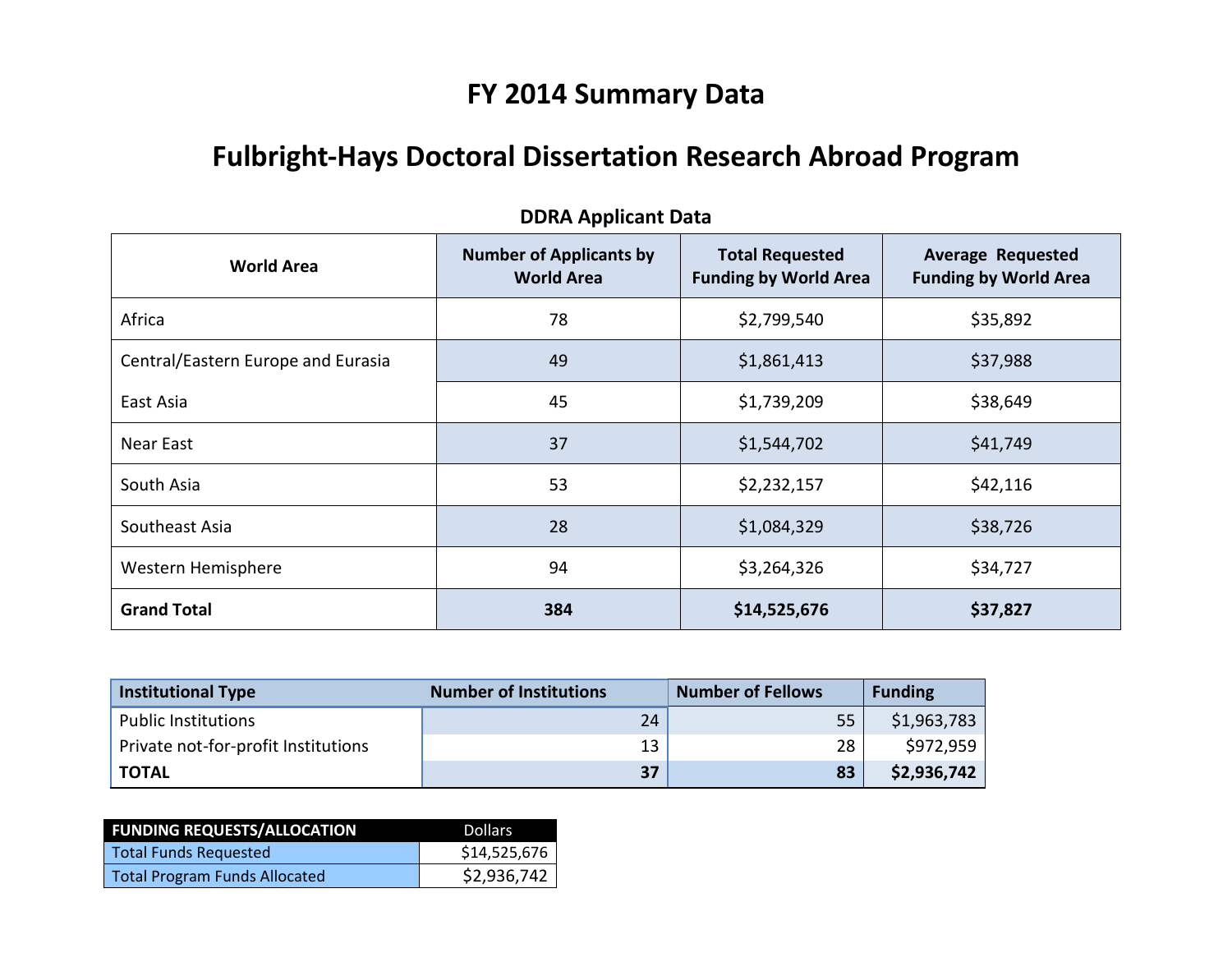# **Fellowship Data**

| <b>World Area</b>                  | <b>Number of</b><br><b>Awards by World</b><br>Area | Total<br><b>Funding by</b><br><b>World Area</b> | <b>Average</b><br><b>Fellowship</b><br><b>Amount</b> | <b>World Area</b><br>and Gender |
|------------------------------------|----------------------------------------------------|-------------------------------------------------|------------------------------------------------------|---------------------------------|
| Africa                             | 27                                                 | \$823,237                                       | \$30,490                                             | $F=19; M=8$                     |
| Central/Eastern Europe and Eurasia | 4                                                  | \$166,879                                       | \$41,720                                             | $F = 1$ ; M=3                   |
| East Asia                          | 15                                                 | \$467,290                                       | \$31,153                                             | $F=9; M=6$                      |
| Near East                          | 3                                                  | \$152,854                                       | \$50,951                                             | $F=1$ ; M=2                     |
| South Asia                         | 10                                                 | \$398,249                                       | \$39,825                                             | $F=6$ ; M=4                     |
| Southeast Asia                     | 8                                                  | \$357,764                                       | \$44,721                                             | $F=3$ ; M=5                     |
| Western Hemisphere                 | 16                                                 | \$570,472                                       | \$35,655                                             | $F=11; M=5$                     |
| <b>Grand Total</b>                 | 83                                                 | \$2,936,742                                     | \$35,382                                             | 83                              |

#### **FY 1964-2014 FELLOWSHIPS AWARDED**

| <b>World Area</b>                     | <b>Number of Fellowships</b> |
|---------------------------------------|------------------------------|
| Africa                                | 809                          |
| Western Hemisphere                    | 989                          |
| Central/Eastern Europe<br>and Eurasia | 908                          |
| East Asia                             | 833                          |
| Near East                             | 600                          |
| South Asia                            | 564                          |
| Southeast Asia                        | 561                          |
| Western Europe                        | 76                           |
| Multi-Country*                        | 186                          |
| TOTALS                                | 5,340                        |

\*Note: Multi-country designation is obsolete. Now, principal country of research is designated.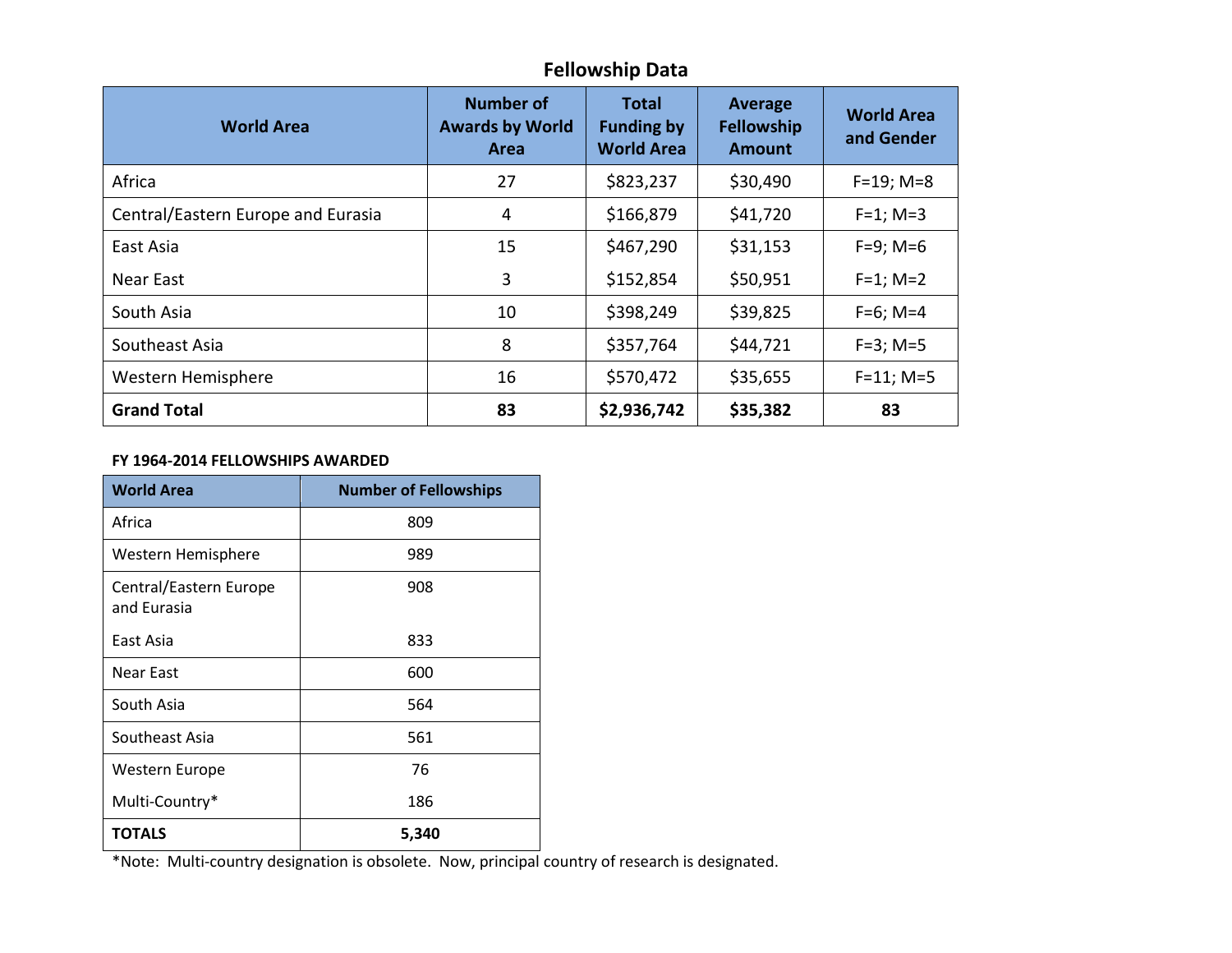|                                         |               |                          | <b>Number</b>           |
|-----------------------------------------|---------------|--------------------------|-------------------------|
| State/Institution                       | <b>City</b>   | <b>Fellowship Amount</b> | of Fellows              |
| California                              |               | \$774,841                | 21                      |
| <b>Stanford University</b>              | Stanford      | \$51,862                 | $\overline{2}$          |
| University of California, Berkeley      | Berkeley      | \$285,670                | $\overline{7}$          |
| University of California, Davis         | Davis         | \$69,669                 | $\overline{2}$          |
| University of California, LA            | Los Angeles   | \$327,818                | 8                       |
| University of California, San Diego     | San Diego     | \$11,861                 | 1                       |
| University of California, San Francisco | San Francisco | \$27,961                 | 1                       |
| Colorado                                |               | \$43,348                 | $\overline{\mathbf{2}}$ |
| University of Colorado, Boulder         | Boulder       | \$43,348                 | $\overline{2}$          |
| <b>Connecticut</b>                      |               | \$29,508                 | $\mathbf{1}$            |
| <b>Wesleyan University</b>              | Middletown    | \$29,508                 | 1                       |
| <b>District of Columbia</b>             |               | \$123,295                | 3                       |
| George Washington University            | <b>DC</b>     | \$41,442                 | $\mathbf{1}$            |
| Georgetown University                   | <b>DC</b>     | \$81,853                 | $\overline{2}$          |
| <b>Florida</b>                          |               | \$40,980                 | $\mathbf{1}$            |
| Florida International University        | Miami         | \$40,980                 | $\mathbf{1}$            |
| <b>Hawaii</b>                           |               | \$41,793                 | $\mathbf{1}$            |
| University of Hawaii                    | Honolulu      | \$41,793                 | $\mathbf{1}$            |
| <b>Illinois</b>                         |               | \$210,080                | 7                       |
| Northwestern University                 | Evanston      | \$38,043                 | $\overline{2}$          |
| University of Chicago                   | Chicago       | \$147,924                | 4                       |
| University of Illinois                  | Champaign     | \$24,113                 | 1                       |
| <b>Kansas</b>                           |               | \$30,144                 | $\mathbf{1}$            |
| University of Kansas                    | Lawrence      | \$30,144                 | $\mathbf{1}$            |
| <b>Kentucky</b>                         |               | \$33,984                 | $\mathbf{1}$            |
| University of Kentucky                  | Lexington     | \$33,984                 | $\mathbf{1}$            |
| <b>Massachusetts</b>                    |               | \$197,261                | 5                       |
| <b>Boston University</b>                | <b>Boston</b> | \$103,508                | 3                       |
| Harvard University                      | Cambridge     | \$93,753                 | $\overline{2}$          |
| <b>Maryland</b>                         |               | \$55,932                 | $\overline{2}$          |
| Johns Hopkins University                | Baltimore     | \$55,932                 | $\overline{2}$          |
| Michigan                                |               | \$261,435                | 8                       |

# **Fulbright-Hays Doctoral Dissertation Research Abroad Awards by State**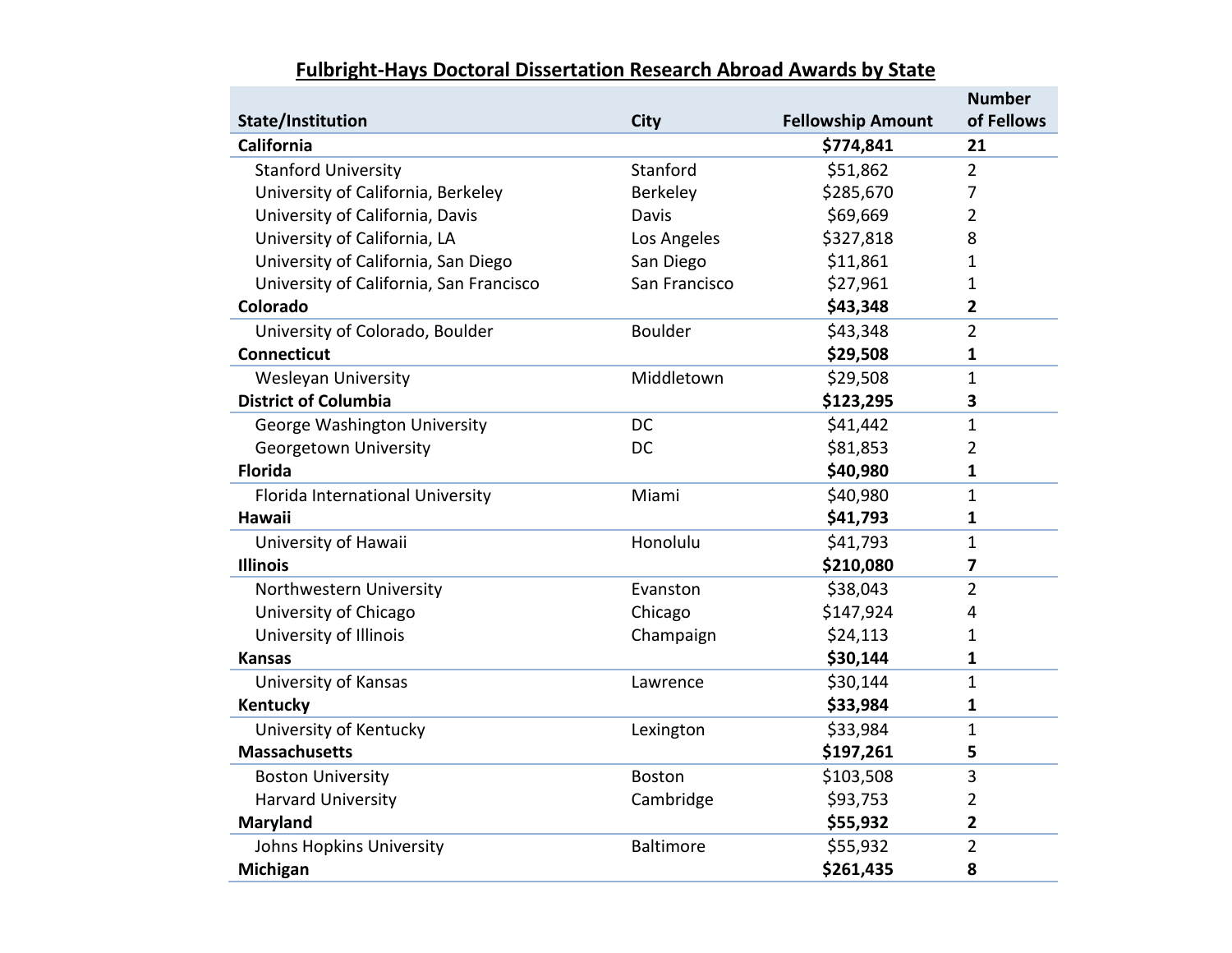|                              |                      |                          | <b>Number</b>  |
|------------------------------|----------------------|--------------------------|----------------|
| <b>State/Institution</b>     | <b>City</b>          | <b>Fellowship Amount</b> | of Fellows     |
| Michigan State University    | <b>East Lansing</b>  | \$148,896                | $\overline{4}$ |
| University of Michigan       | Ann Arbor            | \$112,539                | $\overline{4}$ |
| <b>Missouri</b>              |                      | \$23,718                 | 1              |
| <b>Washington University</b> | St. Louis            | \$23,718                 | $\mathbf{1}$   |
| <b>North Carolina</b>        |                      | \$89,099                 | 3              |
| Duke University              | Durham               | \$89,099                 | 3              |
| <b>New Jersey</b>            |                      | \$28,030                 | 1              |
| <b>Princeton University</b>  | Princeton            | \$28,030                 | $\mathbf{1}$   |
| <b>New York</b>              |                      | \$236,122                | 5              |
| Columbia University          | <b>New York</b>      | \$48,592                 | $\mathbf{1}$   |
| <b>Cornell University</b>    | Ithaca               | \$187,530                | 4              |
| Ohio                         |                      | \$106,976                | 3              |
| <b>Ohio State University</b> | Columbus             | \$106,976                | 3              |
| Oregon                       |                      | \$29,096                 | 1              |
| University of Oregon         | Eugene               | \$29,096                 | $\mathbf{1}$   |
| Pennsylvania                 |                      | \$67,347                 | 3              |
| <b>Rutgers University</b>    | <b>New Brunswick</b> | \$20,346                 | $\mathbf{1}$   |
| University of Pennsylvania   | Philadelphia         | \$19,579                 | 1              |
| University of Pittsburgh     | Pittsburgh           | \$27,422                 | $\mathbf{1}$   |
| <b>Tennessee</b>             |                      | \$59,883                 | 2              |
| Vanderbilt University        | Nashville            | \$59,883                 | $\overline{2}$ |
| <b>Texas</b>                 |                      | \$40,206                 | 1              |
| <b>Rice University</b>       | Houston              | \$40,206                 | $\mathbf{1}$   |
| <b>Virginia</b>              |                      | \$26,322                 | 1              |
| University of Virginia       | Charlottesville      | \$26,322                 | $\mathbf{1}$   |
| Washington                   |                      | \$80,715                 | $\overline{2}$ |
| University of Washington     | Seattle              | \$80,715                 | $\overline{2}$ |
| Wisconsin                    |                      | \$306,628                | $\overline{7}$ |
| University of Wisconsin      | Madison              | \$306,628                | 7              |
| <b>Total</b>                 | 37                   | \$2,936,742              | 83             |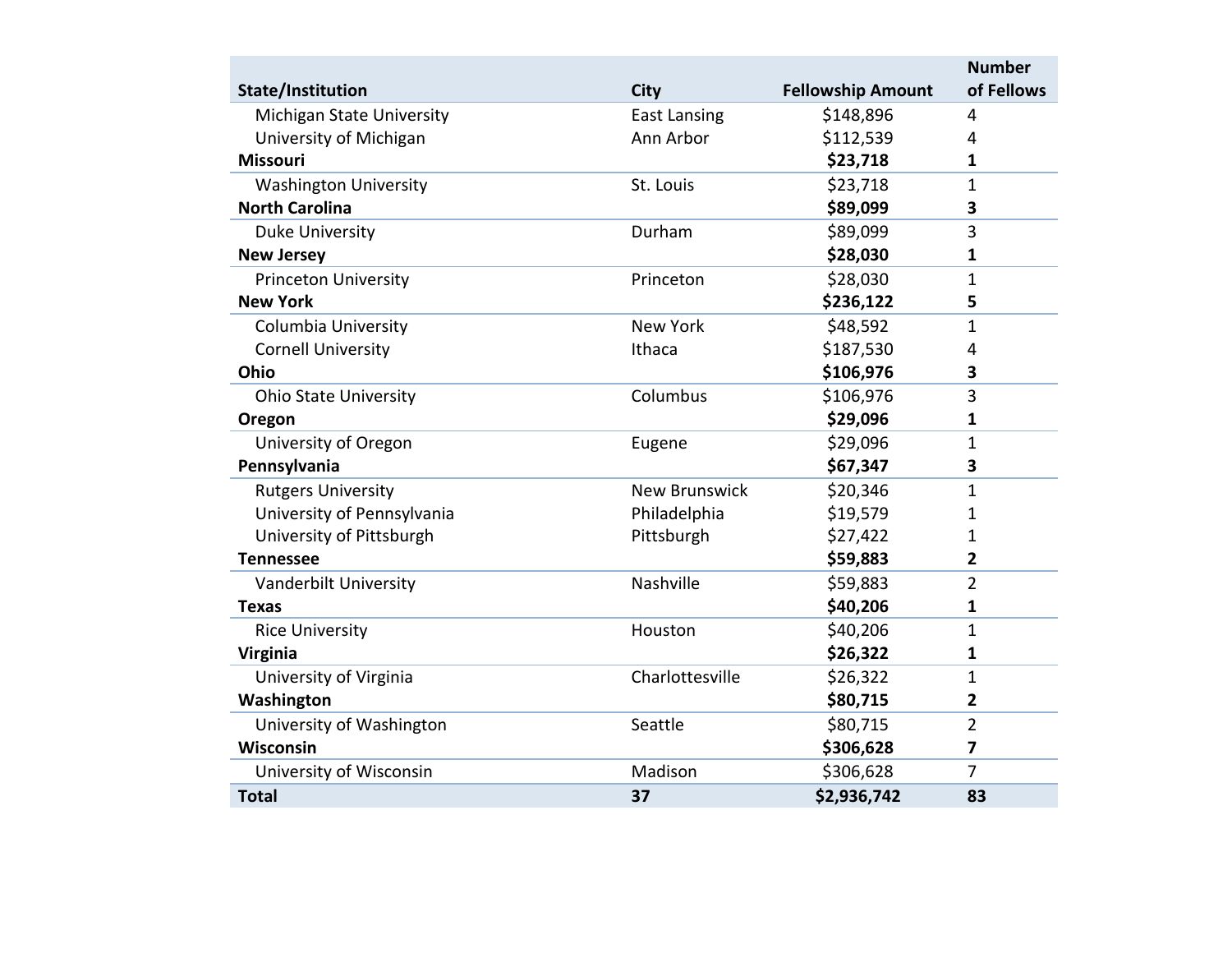# **FY 2014 World Areas - Fulbright Hays Doctoral Dissertation Research Abroad Program**

| <b>Language and Area</b><br><b>Studies</b><br><b>Specialization</b> | Country(ies) of<br><b>Research</b>     | <b>Additional</b><br><b>Research</b><br><b>Sites</b> | Language(s) of<br><b>Research</b> | <b>Major Academic Discipline</b>                                    | <b>Number</b><br>of<br><b>Fellows</b> | <b>Funds</b> |
|---------------------------------------------------------------------|----------------------------------------|------------------------------------------------------|-----------------------------------|---------------------------------------------------------------------|---------------------------------------|--------------|
| Africa                                                              | Democratic<br>Republic of the<br>Congo | n/a                                                  | French                            | <b>Political Science</b>                                            | $\mathbf{1}$                          | \$19,359     |
| Africa                                                              | Ethiopia                               | n/a                                                  | Amharic                           | <b>Environmental Studies</b><br>Anthropology                        | $\overline{2}$                        | \$61,961     |
| Africa                                                              | Ghana                                  | n/a                                                  | Akan Twi;<br>English              | African Art History; Sociology                                      | $\overline{2}$                        | \$53,643     |
| Africa                                                              | Kenya                                  | n/a                                                  | Swahili                           | Anthropology                                                        | $\overline{2}$                        | \$79,676     |
| Africa                                                              | Mali                                   | n/a                                                  | <b>Bambara</b>                    | Public Health (International<br>Health)                             | $\mathbf{1}$                          | \$16,052     |
| Africa                                                              | Morocco;<br>France                     | n/a                                                  | Arabic                            | History                                                             | $\mathbf{1}$                          | \$33,640     |
| Africa                                                              | Mozambique                             | Portugal;<br>Spain                                   | Portuguese                        | History; African Literatures and<br>Cultures                        | $\overline{2}$                        | \$75,613     |
| Africa                                                              | Namibia                                | South<br>Africa;<br>Zambia;<br>Angola                | English                           | History                                                             | $\mathbf{1}$                          | \$25,636     |
| Africa                                                              | Nigeria                                | England                                              | Yoruba Arabic                     | <b>Educational Administration;</b><br>Medical Anthropology; History | 3                                     | \$93,520     |
| Africa                                                              | Senegal                                | Mauritius;<br>France                                 | French Wolof                      | Geography; Educational Policy                                       | 3                                     | \$93,333     |
| Africa                                                              | South Africa                           | n/a                                                  | isiZulu; English                  | African History                                                     | $\overline{2}$                        | \$86,760     |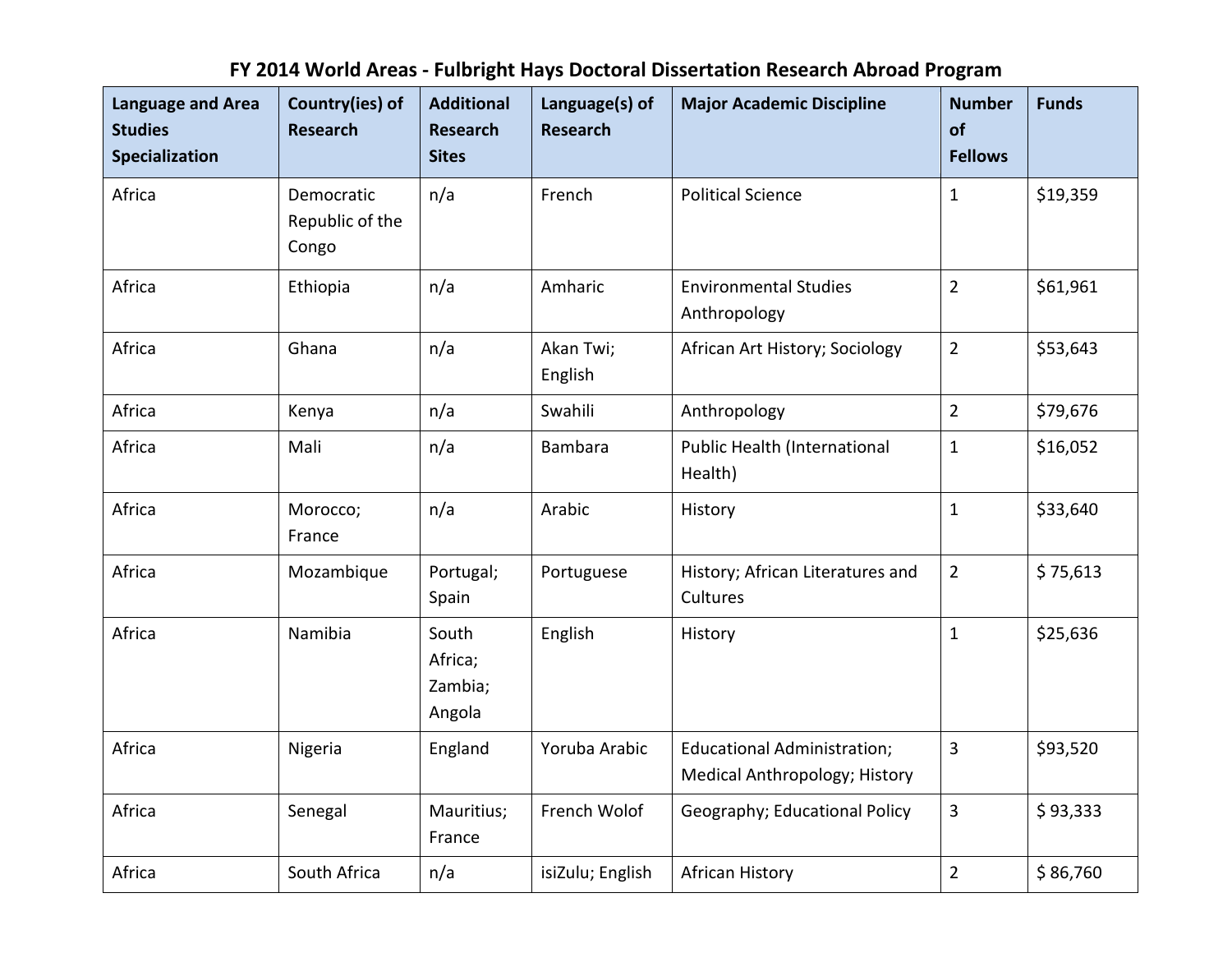| Language and Area<br><b>Studies</b><br>Specialization | Country(ies) of<br><b>Research</b> | <b>Additional</b><br><b>Research</b><br><b>Sites</b> | Language(s) of<br><b>Research</b> | <b>Major Academic Discipline</b>                                              | <b>Number</b><br>of<br><b>Fellows</b> | <b>Funds</b>                    |
|-------------------------------------------------------|------------------------------------|------------------------------------------------------|-----------------------------------|-------------------------------------------------------------------------------|---------------------------------------|---------------------------------|
| Africa                                                | Tanzania                           | n/a                                                  | Kiswahili<br>Swahili              | Anthropology; Sociocultural<br>Anthropology                                   | 5                                     | \$141,776                       |
| Africa                                                | Uganda                             | n/a                                                  | Acholi; English                   | <b>Educational Policy Studies and</b><br>Development Studies;<br>Anthropology | $\overline{2}$                        | \$42,268                        |
|                                                       |                                    |                                                      |                                   | $\blacksquare$<br>- - -                                                       | $\sim$ $\sim$                         | $\lambda$ aaa aa $\blacksquare$ |

*Africa Total: 27 \$823,237*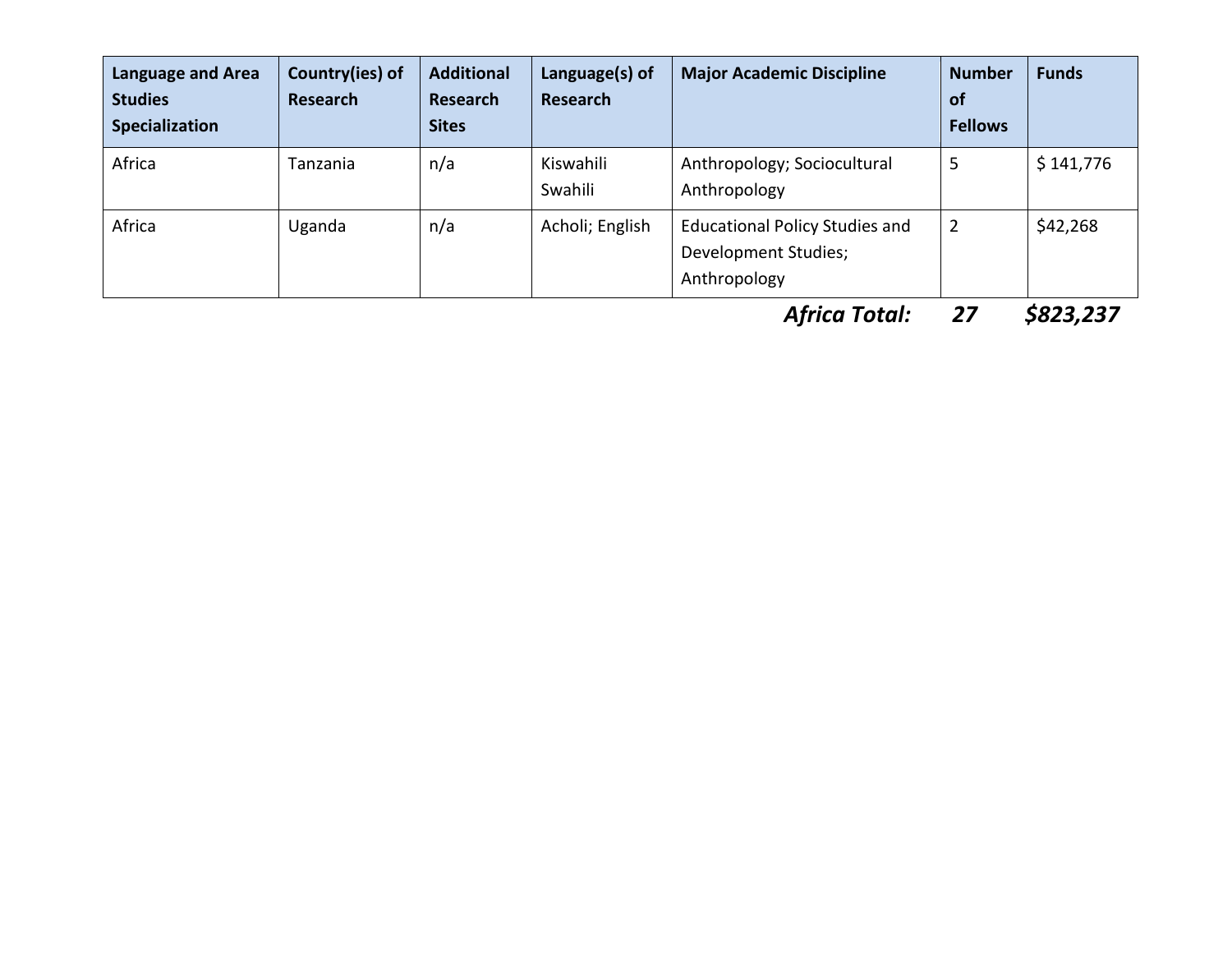| <b>Language and Area</b><br><b>Studies</b><br><b>Specialization</b> | Country(ies) of<br><b>Research</b> | <b>Additional</b><br><b>Research</b><br><b>Sites</b> | Language(s)<br>of Research | <b>Major Academic Discipline</b> | <b>Number</b><br><b>of</b><br><b>Fellows</b> | <b>Funds</b> |
|---------------------------------------------------------------------|------------------------------------|------------------------------------------------------|----------------------------|----------------------------------|----------------------------------------------|--------------|
| Central/Eastern<br>Europe and Eurasia                               | Mongolia                           | n/a                                                  | Mongolian                  | Anthropology - Archaeology       | $\mathbf{1}$                                 | \$34,900     |
| Central/Eastern<br>Europe and Eurasia                               | Poland                             | Czech<br>Republic                                    | Polish                     | <b>Political Science</b>         | $\mathbf{1}$                                 | \$42,814     |
| Central/Eastern<br>Europe and Eurasia                               | Romania                            | Moldova                                              | Romanian                   | Sociology                        | $\mathbf{1}$                                 | \$50,953     |
| Central/Eastern<br>Europe and Eurasia                               | Ukraine                            | Poland                                               | Polish and<br>Latin        | History                          | 1                                            | \$38,212     |

*Central/Eastern Europe and Eurasia Total: 4 \$166,879*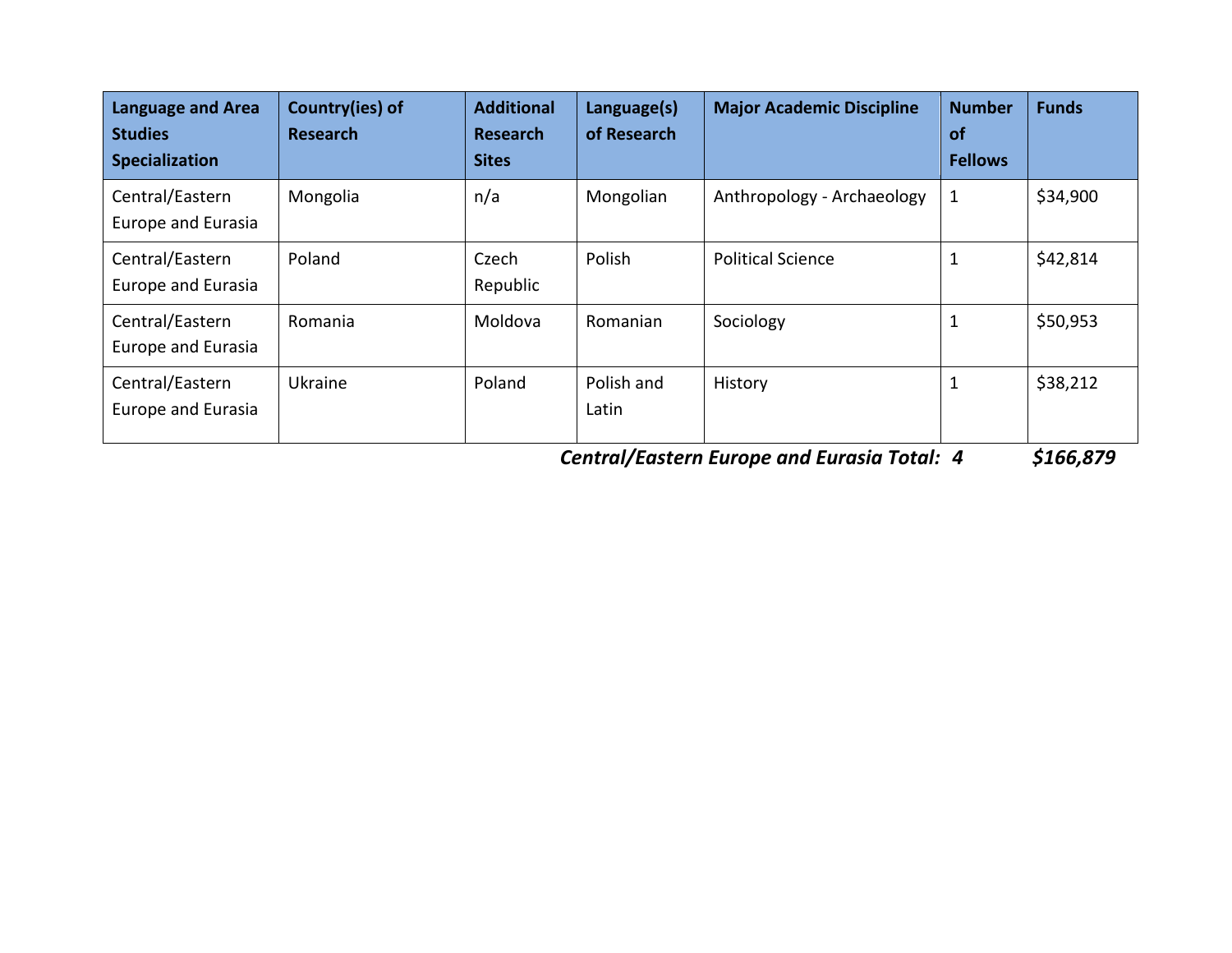| Language and Area<br><b>Studies</b><br>Specialization | Country(ies) of<br><b>Research</b> | <b>Additional</b><br><b>Research</b><br><b>Sites</b> | Language(s)<br>of Research            | <b>Major Academic Discipline</b>                                                                                           | <b>Number</b><br><b>of</b><br><b>Fellows</b> | <b>Funds</b> |
|-------------------------------------------------------|------------------------------------|------------------------------------------------------|---------------------------------------|----------------------------------------------------------------------------------------------------------------------------|----------------------------------------------|--------------|
| East Asia                                             | China                              | Hong Kong;<br>Taiwan                                 | Chinese<br><b>Mandarin</b><br>Tibetan | <b>History China Studies</b><br><b>Political Science Linguistics;</b><br><b>Environmental Science</b><br>Religious Studies | 9                                            | \$261,852    |
| East Asia                                             | Japan                              | n/a                                                  | Japanese                              | <b>History Psychology</b>                                                                                                  | 3                                            | \$107,759    |
| East Asia                                             | South Korea                        | Japan                                                | Korean                                | Anthropology; Geography<br>(Development Studies);<br>Asian Languages and<br>Cultures                                       | 3                                            | \$97,679     |

*East Asia Total: 15 \$467,290*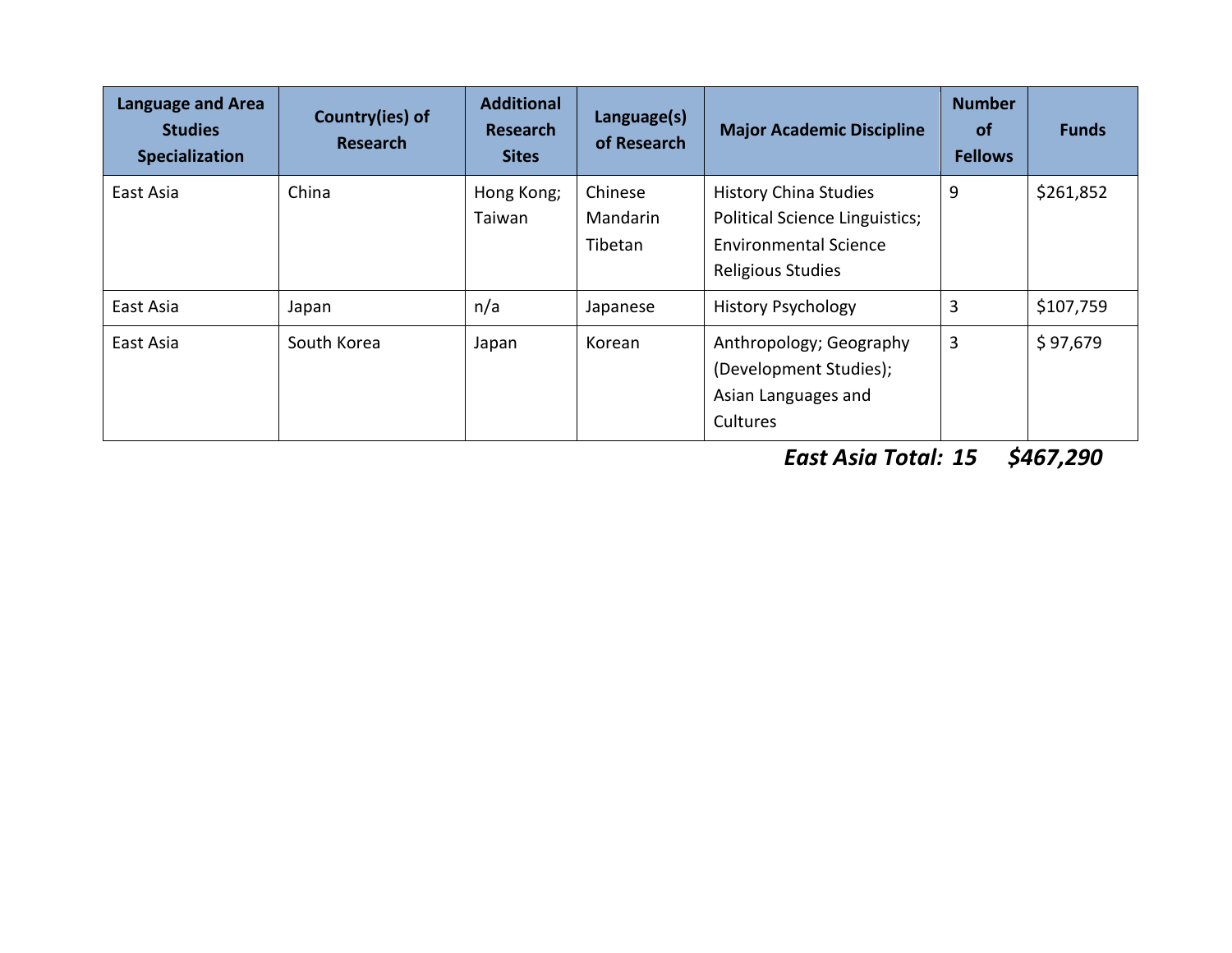| Language and Area<br><b>Studies</b><br>Specialization | Country(ies) of<br><b>Research</b> | <b>Additional</b><br><b>Research</b><br><b>Sites</b> | Language(s)<br>of Research | <b>Major Academic Discipline</b>                       | <b>Number</b><br><b>of</b><br><b>Fellows</b> | <b>Funds</b> |
|-------------------------------------------------------|------------------------------------|------------------------------------------------------|----------------------------|--------------------------------------------------------|----------------------------------------------|--------------|
| Near East                                             | Israel                             | Occupied<br>Palestinian<br><b>Territories</b>        | Arabic                     | Political Science (second<br>discipline: Anthropology) | $\mathbf{1}$                                 | \$53,194     |
| Near East                                             | Mauritania                         | Morocco;<br>Spain                                    | Arabic                     | Arabic and Islamic Studies                             | $\mathbf{1}$                                 | \$56,019     |
| Near East                                             | Oman                               | India;<br>Tanzania;<br>United<br>Kingdom             | Arabic                     | History                                                | $\mathbf 1$                                  | \$43,641     |

*Near East Total: 3 \$152,854*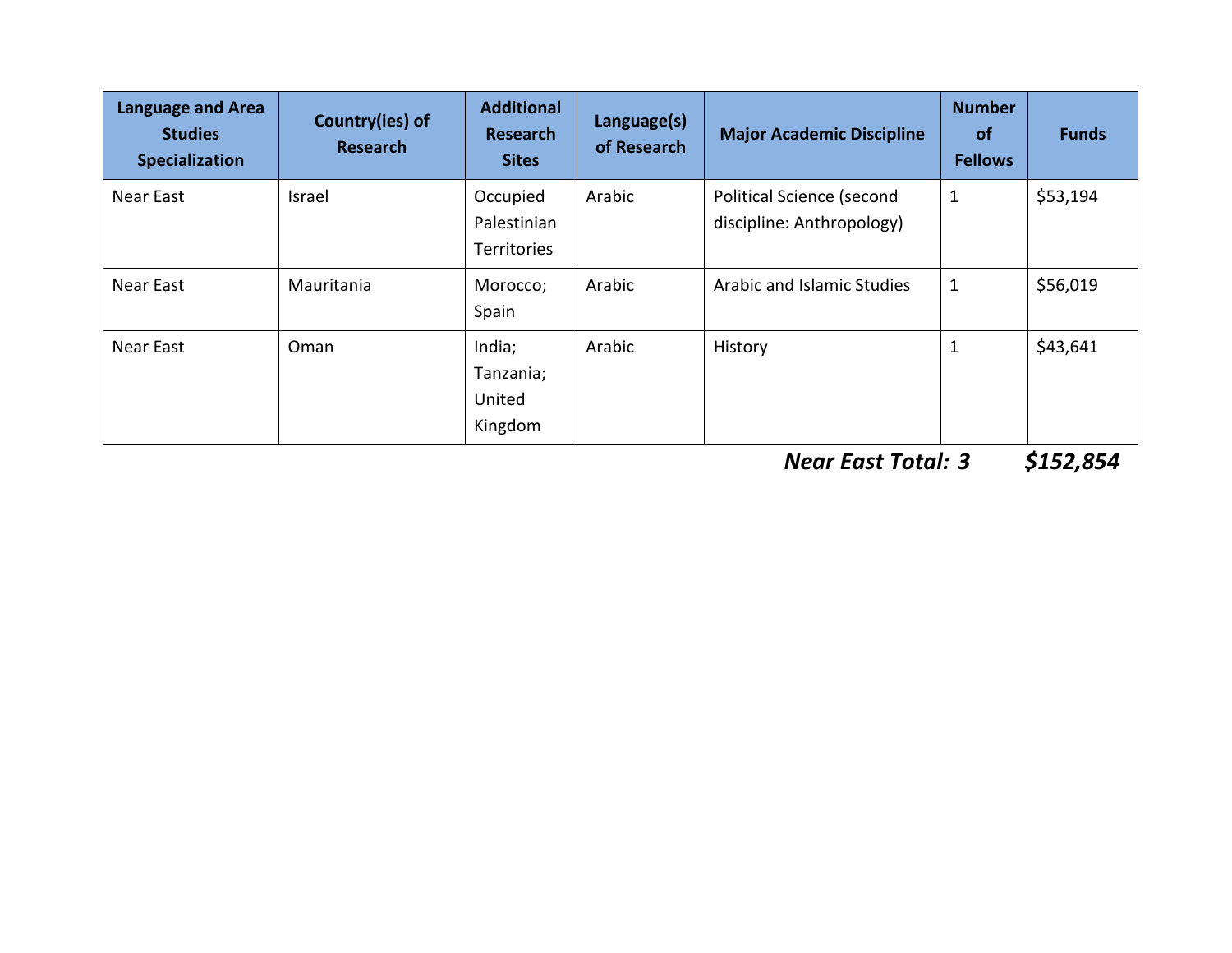| Language and Area<br><b>Studies</b><br><b>Specialization</b> | Country(ies) of<br><b>Research</b> | <b>Additional</b><br><b>Research</b><br><b>Sites</b> | Language(s)<br>of Research         | <b>Major Academic Discipline</b>                                                                                                       | <b>Number</b><br><b>of</b><br><b>Fellows</b> | <b>Funds</b> |
|--------------------------------------------------------------|------------------------------------|------------------------------------------------------|------------------------------------|----------------------------------------------------------------------------------------------------------------------------------------|----------------------------------------------|--------------|
| South Asia                                                   | Bangladesh                         | India                                                | Bangla<br>Bengali                  | Geography; Development<br>Sociology                                                                                                    | $\overline{2}$                               | \$63,619     |
| South Asia                                                   | India                              | Germany;<br>United<br>Kingdom                        | Bangla Hindi<br>Kannada<br>Persian | South and Southeast Asian<br><b>Studies Ethnomusicology</b><br>History of Science Religion<br>Anthropology Religious<br><b>Studies</b> | 6                                            | \$294,943    |
| South Asia                                                   | Nepal                              | China<br>(Tibet)                                     | Nepali                             | Anthropology and<br><b>Education; Geography</b>                                                                                        | $\overline{2}$                               | \$39,687     |

*South Asia Total: 10 \$398,249*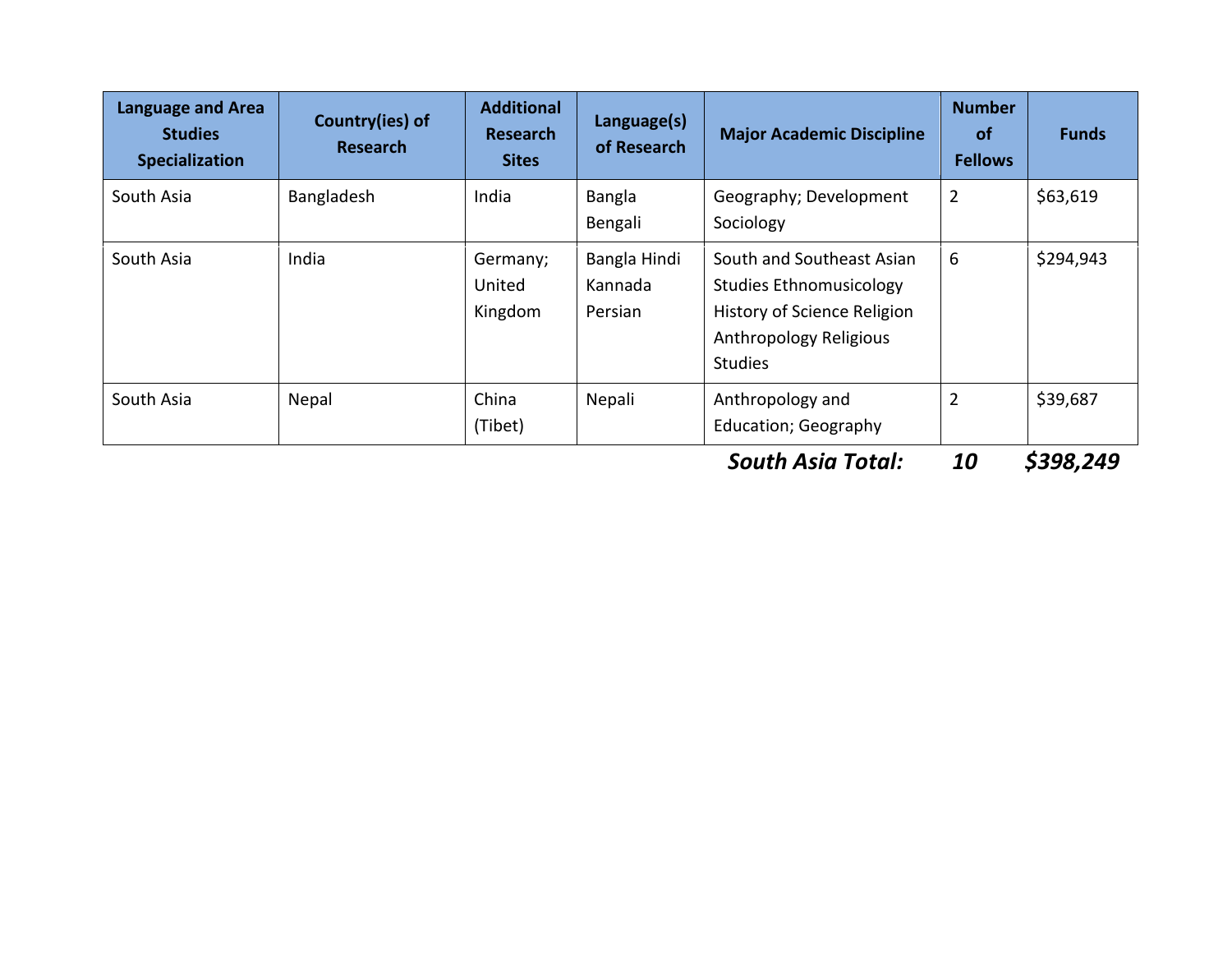| <b>Language and Area</b><br><b>Studies</b><br><b>Specialization</b> | Country(ies) of<br><b>Research</b> | <b>Additional</b><br><b>Research</b><br><b>Sites</b> | Language(s)<br>of Research | <b>Major Academic Discipline</b>                      | <b>Number</b><br><b>of</b><br><b>Fellows</b> | <b>Funds</b> |
|---------------------------------------------------------------------|------------------------------------|------------------------------------------------------|----------------------------|-------------------------------------------------------|----------------------------------------------|--------------|
| Southeast Asia                                                      | Vietnam                            | France                                               | Vietnamese                 | History; Comparative<br>Literature                    | 3                                            | \$192,253    |
| Southeast Asia                                                      | Indonesia                          | n/a                                                  | Indonesian                 | Ethnomusicology; South<br>and Southeast Asian Studies | $\overline{2}$                               | \$52,751     |
| Southeast Asia                                                      | Malaysia                           | n/a                                                  | Malay                      | Ethnomusicology                                       | 1                                            | \$29,762     |
| Southeast Asia                                                      | <b>Thailand</b>                    | n/a                                                  | Thai                       | Geography                                             | 2                                            | \$82,998     |

*Southeast Asia Total: 8 \$357,764*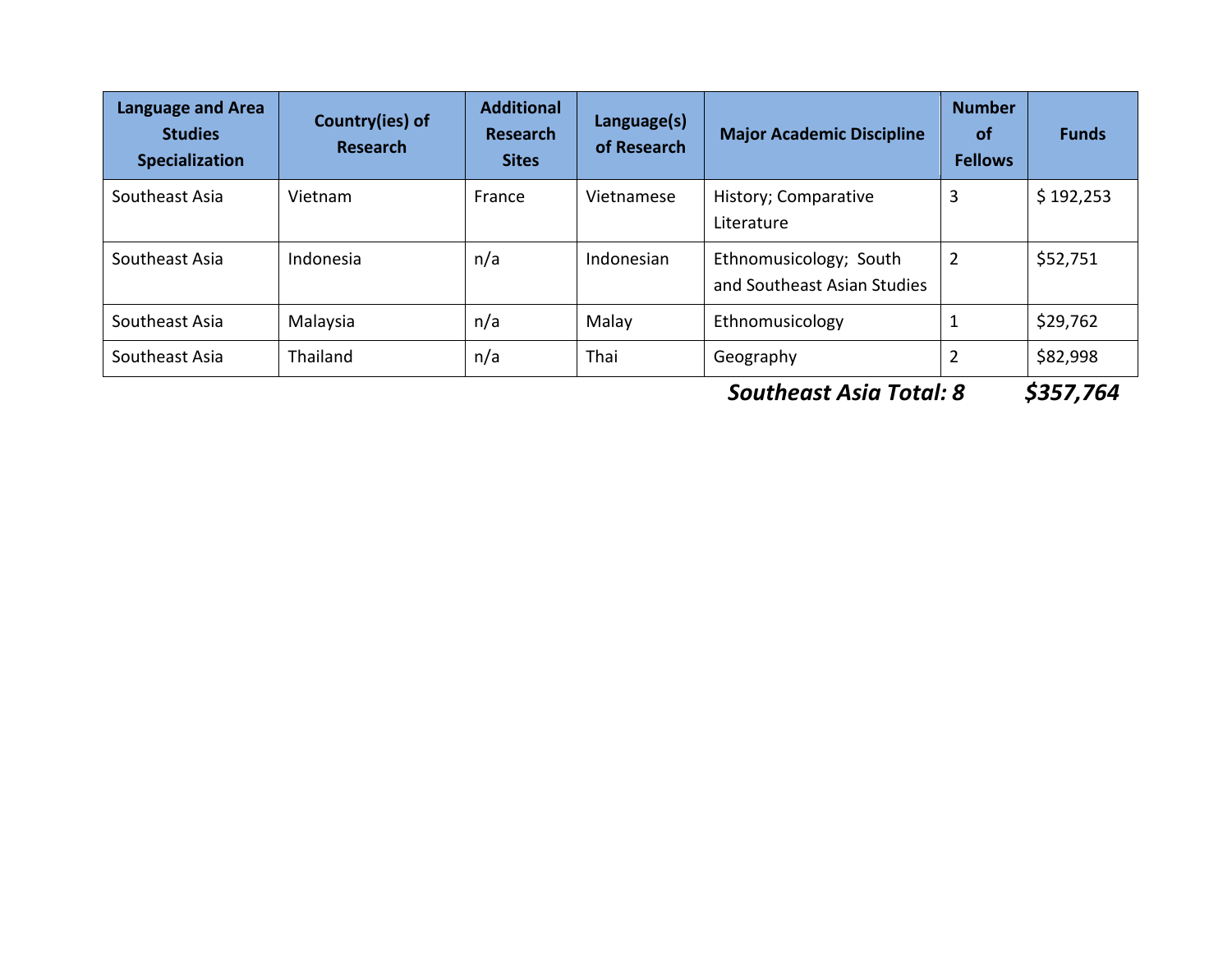| Language and<br><b>Area Studies</b><br><b>Specialization</b> | Country(ies)<br>of Research | <b>Additional Research</b><br><b>Sites</b> | Language(s) of<br><b>Research</b>                     | <b>Major Academic Discipline</b>                                                         | <b>Number</b><br>of<br><b>Fellows</b> | <b>Funds</b> |
|--------------------------------------------------------------|-----------------------------|--------------------------------------------|-------------------------------------------------------|------------------------------------------------------------------------------------------|---------------------------------------|--------------|
| Western<br>Hemisphere                                        | Argentina                   | Brazil; Portugal;<br>Spain                 | Spanish                                               | Art History; History                                                                     | $\overline{2}$                        | \$83,100     |
| Western<br>Hemisphere                                        | <b>Brazil</b>               | Chile Paraguay                             | Geography; History Political<br>Portuguese<br>Science |                                                                                          | $\overline{4}$                        | \$175,789    |
| Western<br>Hemisphere                                        | Dominican<br>Republic       | n/a                                        | Spanish                                               | History                                                                                  | $\mathbf{1}$                          | \$27,013     |
| Western<br>Hemisphere                                        | Ecuador                     | n/a                                        | Spanish                                               | Anthropology                                                                             | $\mathbf{1}$                          | \$27,422     |
| Western<br>Hemisphere                                        | Haiti                       | France                                     | <b>Haitian Creole</b>                                 | History                                                                                  | $\mathbf{1}$                          | \$49,852     |
| Western<br>Hemisphere                                        | Mexico                      | n/a                                        | Spanish                                               | Art History                                                                              | $\mathbf{1}$                          | \$33,238     |
| Western<br>Hemisphere                                        | Paraguay                    | n/a                                        | Guarani                                               | Geography                                                                                | $\mathbf{1}$                          | \$23,240     |
| Western<br>Hemisphere                                        | Peru                        | <b>Bolivia</b>                             | Quechua<br>Spanish                                    | Anthropology<br>Anthropology/Archaeology Art<br><b>History History Political Science</b> |                                       | \$150,818    |

 **Western Hemisphere Total: 16 \$570,472**

**Number of Fellowship Awards: 83 Total Funds Awarded: \$2,936,742**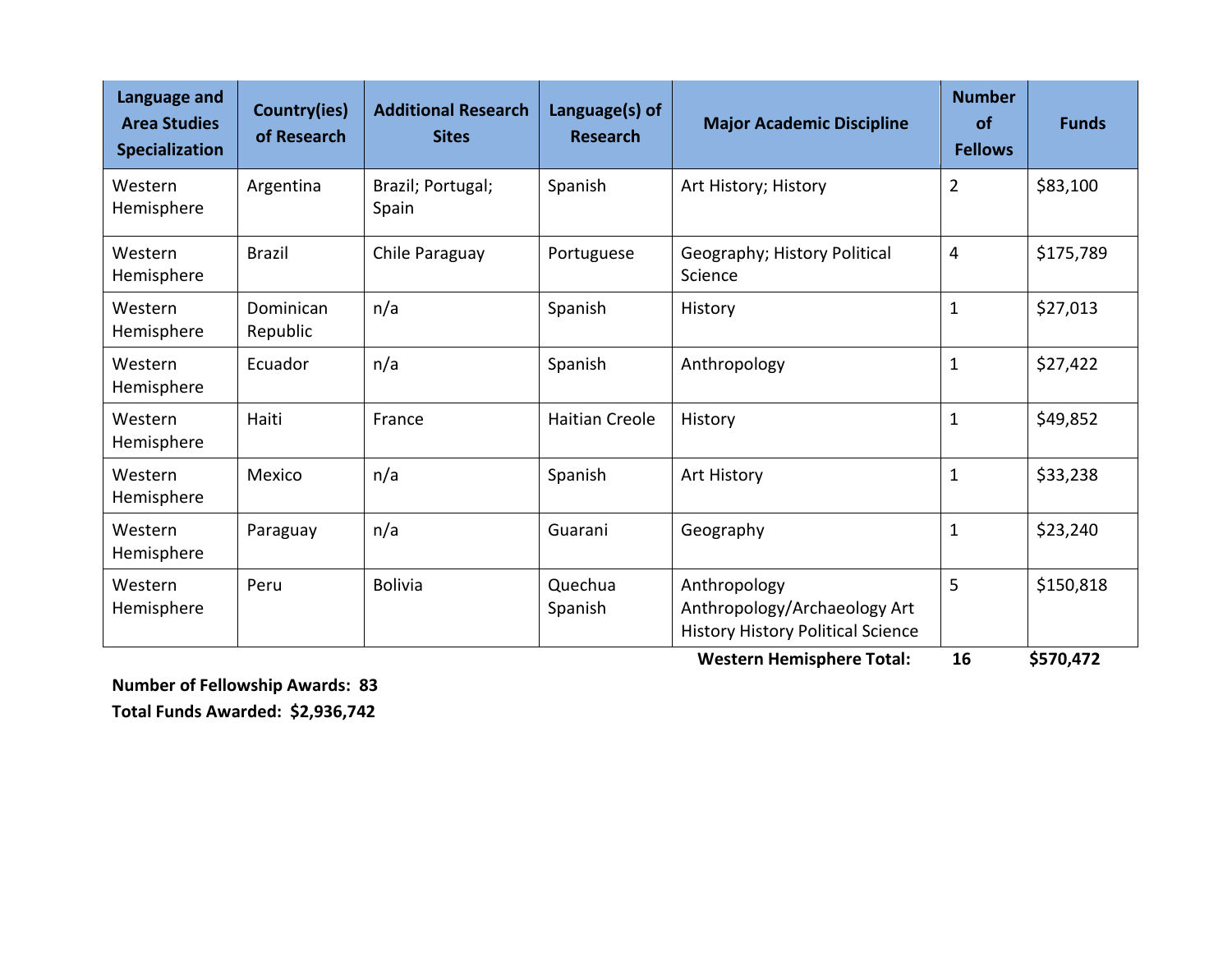#### **FY 2014 FULBRIGHT-HAYS DOCTORAL DISSERTATION RESEARCH ABROAD (DDRA) PROGRAM FELLOWS**

**AFRICA**

| <b>Institution of Higher</b><br><b>Education</b> | <b>First</b><br><b>Name</b> | <b>Last Name</b> | <b>Major Academic</b><br><b>Discipline</b> | Country(ies)<br>of Research | Language(s)<br>of Research | <b>Topic</b>                                                                                               |
|--------------------------------------------------|-----------------------------|------------------|--------------------------------------------|-----------------------------|----------------------------|------------------------------------------------------------------------------------------------------------|
| University of California,<br>San Diego           | John                        | Dulin            | Anthropology                               | Ethiopia                    | Amharic                    | <b>How Religious Productions</b><br>of Space Shape Intergroup<br><b>Relations in Northwest</b><br>Ethiopia |
| George Washington<br>University                  | Kathryn                     | Ranhorn          | Tanzania;<br>Anthropology<br>Kenya         |                             | Swahili                    | Human Origins in East Africa                                                                               |
| <b>Cornell University</b>                        | <b>Brian</b>                | Rutledge         | African History                            | South Africa                | isiZulu                    | Black sightseers and print<br>media in urban South Africa                                                  |
| <b>Ohio State University</b>                     | Noah                        | Dunham           | Anthropology                               | Kenya                       | Swahili                    | Feeding Ecology and<br>Conservation of Black and<br>White Colobus Monkeys in<br>South Coastal Kenya        |
| University of Chicago                            | Matthew                     | Knisley          | Anthropology                               | Tanzania                    | Kiswahili                  | An Archaeology of the<br>Natural - Historical<br>Landscapes of the Sandawe<br>Homeland - Central Tanzania  |
| <b>Washington University</b>                     | Adrienne                    | Strong           | Anthropology                               | Tanzania                    | Swahili                    | <b>Bureaucracy Life and Death</b><br>on the Maternity Ward of a<br>Tanzanian Hospital                      |
| University of Wisconsin                          | Sarah                       | <b>Stefanos</b>  | Environmental<br><b>Studies</b>            | Ethiopia                    | Amharic                    | Cotton and Diaspora and<br>Ethiopian Development                                                           |
| University of Wisconsin                          | Amy                         | Porter           | <b>Educational Policy</b>                  | Senegal                     | Wolof                      | Poverty and Enterprise-<br>Negotiating 'Good' Economic<br>Practice in Dakar-Senegal                        |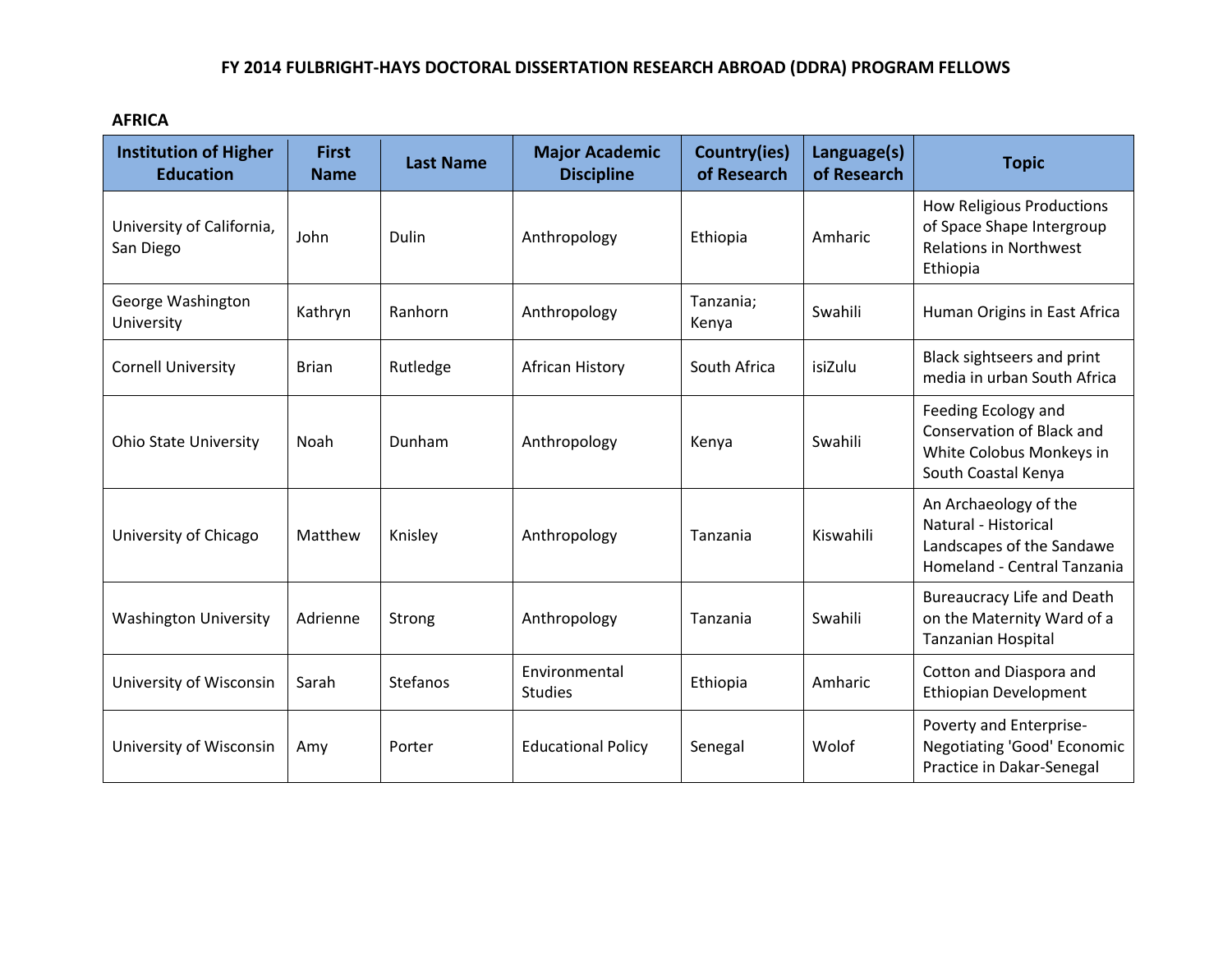| <b>Institution of Higher</b><br><b>Education</b> | <b>First</b><br><b>Name</b> | <b>Last Name</b> | <b>Major Academic</b><br><b>Discipline</b>                             | Country(ies)<br>of Research                    | Language(s)<br>of Research | <b>Topic</b>                                                                                                                                                           |
|--------------------------------------------------|-----------------------------|------------------|------------------------------------------------------------------------|------------------------------------------------|----------------------------|------------------------------------------------------------------------------------------------------------------------------------------------------------------------|
| University of Wisconsin                          | Nancy                       | Rydberg          | <b>Educational Policy</b><br>Studies and<br><b>Development Studies</b> | Uganda                                         | Acholi                     | 'If you Educate a Girl You<br>Educate a Nation' - Local<br><b>Engagements with Global</b><br><b>Girls' Education Discourses</b><br>in Post-Conflict Northern<br>Uganda |
| University of California,<br>Los Angeles         | Dwight                      | Carey            | Senegal;<br>Mauritius;<br>Art History<br>France                        |                                                | French                     | Creole Architecture and<br>Global Trade in the French<br><b>Colonial World</b>                                                                                         |
| University of California,<br>Los Angeles         | Ashley                      | Fent             | Geography                                                              | Senegal                                        | French                     | Fragile Architectures of the<br>Anthropocene-Urban<br>Construction and<br>Environmental Regulation in<br>Dakar                                                         |
| <b>Stanford University</b>                       | Stephanie                   | Quinn            | History                                                                | Namibia;<br>South Africa;<br>Zambia;<br>Angola | English                    | Developing Separate<br>Development - War<br><b>Capitalism and Governance</b><br>in the Internationalizing of<br>the Namibia Question                                   |
| University of Michigan                           | Allison                     | Martino          | African Art History                                                    | Ghana                                          | Akan Twi                   | Stamping History - Stories of<br>Social Change in Ghana's<br>Adinkra Cloth                                                                                             |
| University of Michigan                           | Sara                        | Katz             | History                                                                | Nigeria;<br>England                            | Arabic                     | Yoruba Muslims in Ibadan<br>Nigeria                                                                                                                                    |
| University of Michigan                           | Anna                        | Mester           | <b>African Literatures</b><br>and Cultures                             | Portugal;<br>Spain;<br>Mozambique              | Portuguese                 | Rethinking Independence-<br>Prisons as metaphors of<br>decolonization                                                                                                  |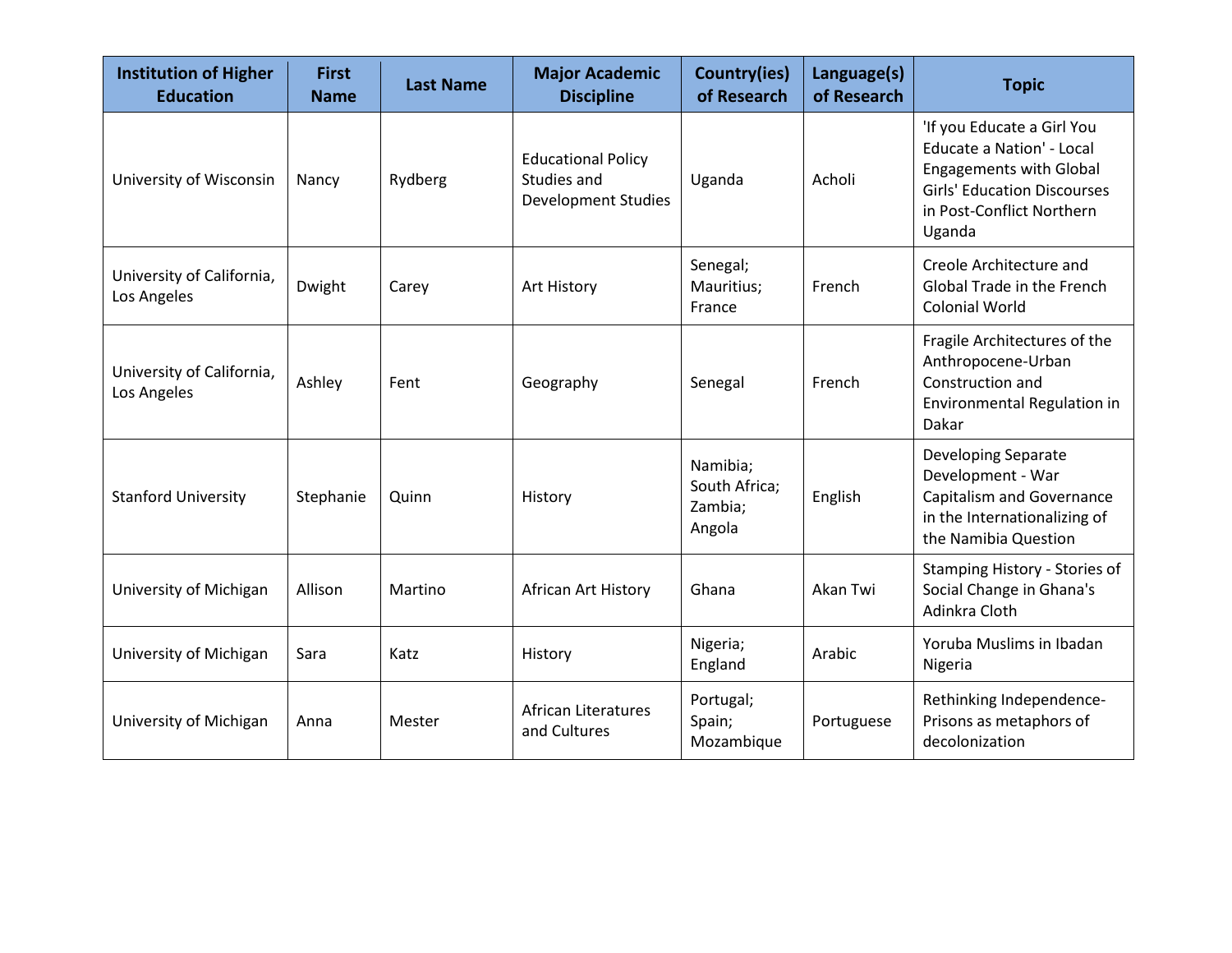| <b>Institution of Higher</b><br><b>Education</b> | <b>First</b><br><b>Name</b> | <b>Last Name</b> | <b>Major Academic</b><br><b>Discipline</b> | <b>Country(ies)</b><br>of Research                 | Language(s)<br>of Research | <b>Topic</b>                                                                                                                                                           |
|--------------------------------------------------|-----------------------------|------------------|--------------------------------------------|----------------------------------------------------|----------------------------|------------------------------------------------------------------------------------------------------------------------------------------------------------------------|
| <b>Boston University</b>                         | Lillian                     | Havstad          | History                                    | Mozambique;<br>Portugal                            | Portuguese                 | The Missing Middle--Urban<br>Foodways and the<br>Emergence of an African<br>Middle Class in Maputo<br>Mozambique-Early<br>Twentieth Century to<br><b>Present Times</b> |
| <b>Boston University</b>                         | Martha                      | Lagace           | Anthropology                               | Uganda                                             | English                    | Risky Responsibility in<br>Northern Uganda                                                                                                                             |
| <b>Boston University</b>                         | Philip                      | Rotz             | History                                    | United<br>Kingdom;<br>Switzerland;<br>South Africa | English                    | Mosquito Municipality -<br>Dengue Fever in Durban and<br>the Sugar Belt                                                                                                |
| Northwestern<br>University                       | Jessica                     | Pouchet          | Anthropology                               | Tanzania                                           | Kiswahili                  | Conservation and<br>Conversation - Language and<br>the Politics of Participatory<br>Forest Management in<br>Tanzania                                                   |
| Northwestern<br>University                       | David                       | Peyton           | <b>Political Science</b>                   | Democratic<br>Republic of<br>the Congo             | French                     | Municipal Development and<br>the Congolese State Building<br>Project                                                                                                   |
| University of California,<br>San Francisco       | Adeola                      | Oni-Orisan       | Medical<br>Anthropology                    | Nigeria                                            | Yoruba                     | <b>Mothers and Miracles -</b><br>Pentecostalism Maternal<br>Mortality and the Fifth<br>Millennium Development<br>Goal                                                  |
| Michigan State<br>University                     | Rachel                      | Elbin            | Anthropology                               | Kenya                                              | Swahili                    | <b>Producing and Contesting</b><br>the Kenyan State.<br>Developmentalism and the<br>Rule of Law along Kenya's<br>Northern Coast                                        |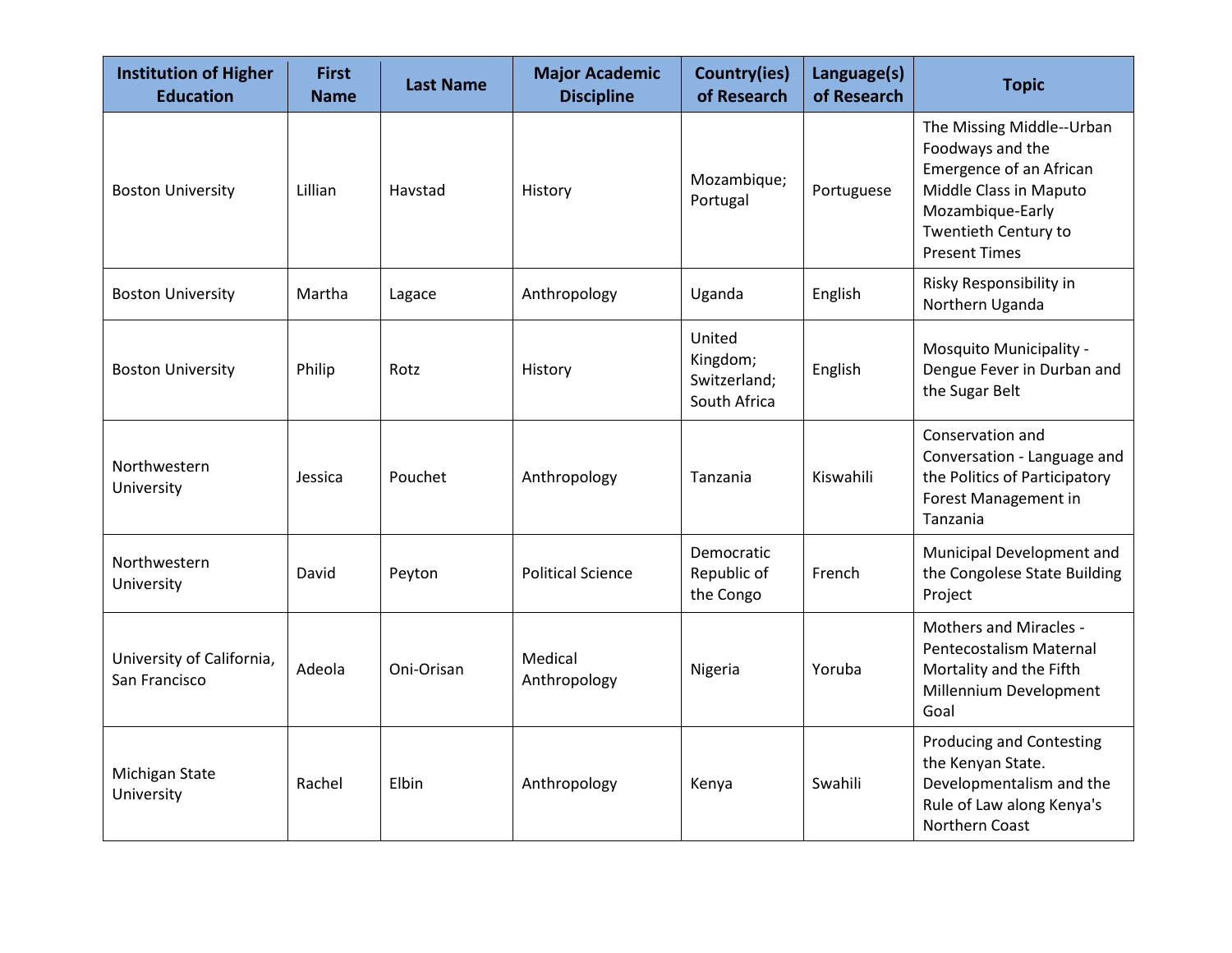| <b>Institution of Higher</b><br><b>Education</b> | <b>First</b><br><b>Name</b> | <b>Last Name</b> | <b>Major Academic</b><br><b>Discipline</b>        | Country(ies)<br>of Research | Language(s)<br>of Research | <b>Topic</b>                                                                                                           |
|--------------------------------------------------|-----------------------------|------------------|---------------------------------------------------|-----------------------------|----------------------------|------------------------------------------------------------------------------------------------------------------------|
| Michigan State<br>University                     | Adrienne                    | <b>Tyrey</b>     | History                                           | Morocco;<br>France          | Arabic                     | Between God and<br>Modernity-Berber Language<br><b>Education in Morocco from</b><br>the Protectorate to the<br>Present |
| Michigan State<br>University                     | Felix                       | Umeana           | Educational<br>Administration                     | Nigeria                     | Yoruba                     | Parental Engagement with<br>Schools and Students in<br>Nigeria                                                         |
| University of California,<br>Berkeley            | Lindsay                     | Bayham           | Sociology                                         | Ghana                       | English                    | Social Ties and Socio-<br>economic Mobility in Ghana                                                                   |
| Johns Hopkins<br>University                      | Emily                       | Hurley           | <b>Public Health</b><br>(International<br>Health) | Mali                        | <b>Bambara</b>             | Addressing the challenge of<br>retention in HIV care<br>through improved patient-<br>provider communication in<br>Mali |
| University of California,<br>Davis               | Jane                        | Saffitz          | Sociocultural<br>Anthropology                     | Tanzania                    | Swahili                    | The politics of pigment in<br>Tanzania - NGOs albino<br>rights and the trade in albino<br>body parts                   |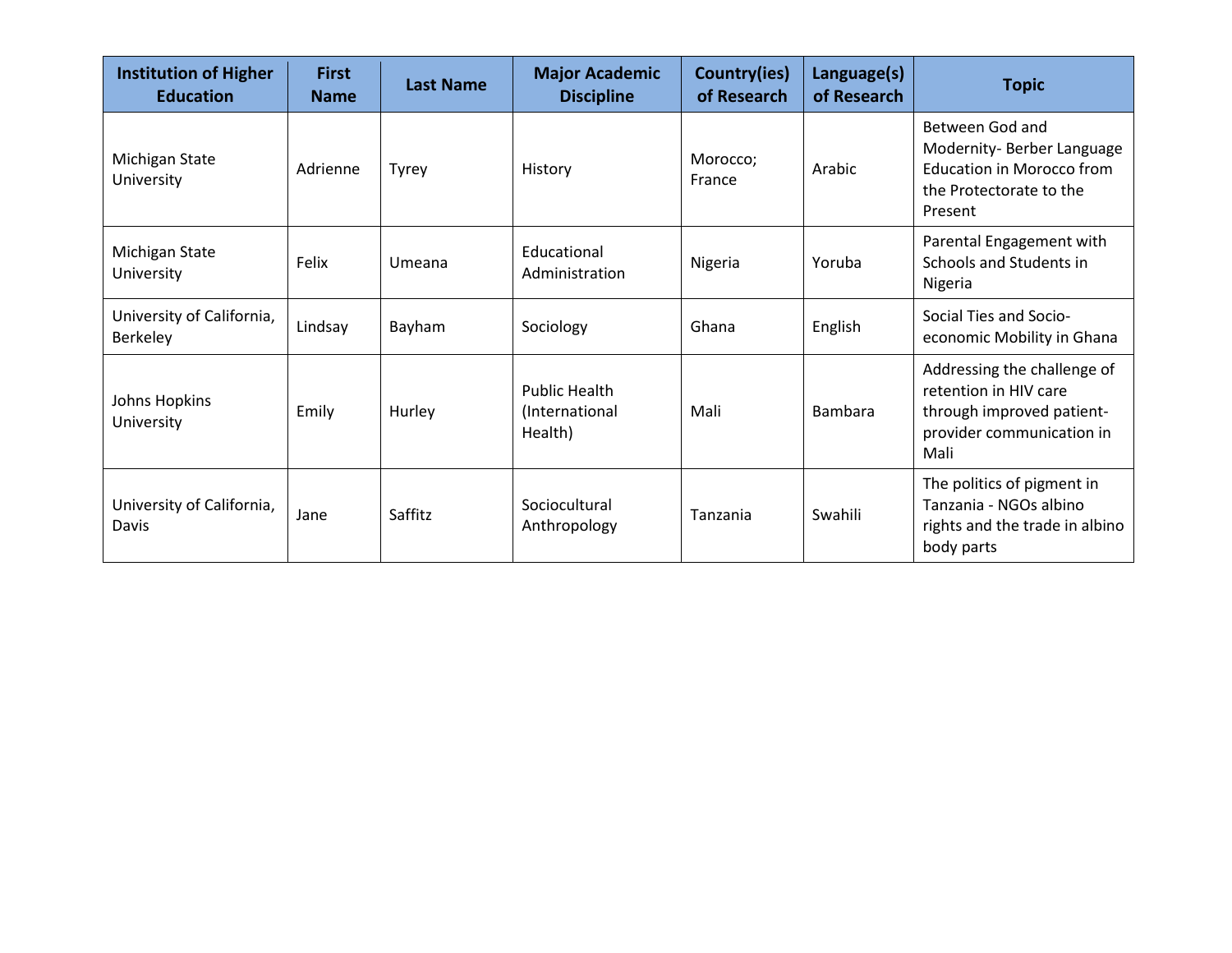# **CENTRAL/EASTERN EUROPE AND EURASIA**

| <b>Institution of Higher Education</b> | <b>First</b><br><b>Name</b> | Last<br><b>Name</b> | <b>Major Academic</b><br><b>Discipline</b> | Country(ies)<br>of Research  | Language(s)<br>of Research | <b>Topic</b>                                                                                                                                                                      |
|----------------------------------------|-----------------------------|---------------------|--------------------------------------------|------------------------------|----------------------------|-----------------------------------------------------------------------------------------------------------------------------------------------------------------------------------|
| <b>Ohio State University</b>           | Peter                       | Tunkis              | <b>Political Science</b>                   | Poland;<br>Czech<br>Republic | Polish                     | Safety in numbers - Group linkages<br>and the persistence of party<br>switching                                                                                                   |
| University of Chicago                  | Emma                        | Hite                | Anthropology -<br>Archaeology              | Mongolia                     | Mongolian                  | Human-Animal Relationships of<br>the Xiongnu Empire at Baruun<br>Mukhdagiin Am in Central<br>Mongolia                                                                             |
| Georgetown University                  | Michael                     | Polczynski          | History, PhD                               | Ukraine;<br>Poland           | Polish and<br>Latin        | Antemurale Christianitatis<br>Memalik i Mahurse. The Bulwark<br>of Christendom and the Well<br>Protected Domains of the early<br>modern Polish Lithuanian and<br>Ottoman frontier |
| University of Washington               | Walker                      | Frahm               | Sociology                                  | Romania;<br>Moldova          | Romanian                   | <b>Brokers Beyond Borders</b>                                                                                                                                                     |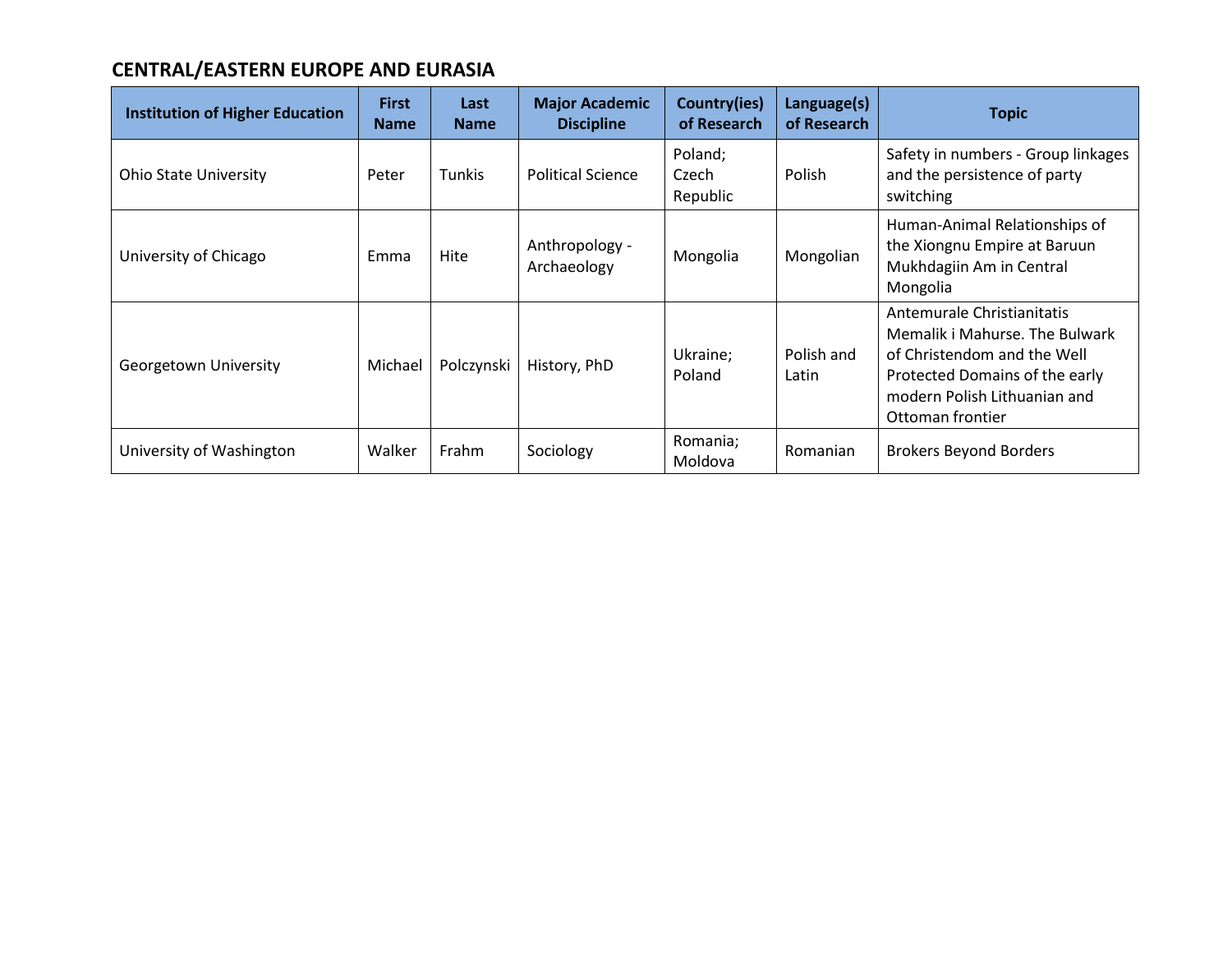### **EAST ASIA**

| <b>Institution of Higher</b><br><b>Education</b> | <b>First Name</b> | Last<br><b>Name</b> | <b>Major</b><br><b>Academic</b><br><b>Discipline</b> | <b>Country(ies)</b><br>of Research                     | Language(s) of<br><b>Research</b> | <b>Topic</b>                                                                                                                 |
|--------------------------------------------------|-------------------|---------------------|------------------------------------------------------|--------------------------------------------------------|-----------------------------------|------------------------------------------------------------------------------------------------------------------------------|
| University of Oregon                             | Erik              | Glowark             | History                                              | Japan                                                  | Japanese                          | The Christianization of Kyushu-<br>A World-Historical<br>Interpretation of the Early<br>Modern Jesuit Apostolate in<br>Japan |
| <b>Ohio State University</b>                     | Heather           | Fair                | Environmental<br>Science                             | China; Hong<br>Kong                                    | Mandarin<br>Chinese               | <b>Glacier Stream Conceptual</b><br>Model and Physiological<br><b>Mechanisms of Aquatic Insects</b>                          |
| <b>Princeton University</b>                      | Megan             | Steffen             | Anthropology                                         | People's<br>Republic of<br>China                       | Chinese<br>Mandarin               | China on the Move. Mobility.<br>Accidents. and Unpredictability<br>in the PRC                                                |
| University of Virginia                           | William           | McGrath             | Religious<br><b>Studies</b>                          | People's<br>Republic of<br>China (PRC)                 | Tibetan                           | On the Establishment of<br>Orthodoxy in Tibetan Medicine                                                                     |
| University of California,<br>Los Angeles         | Tommy             | Tran                | Asian<br>Languages and<br>Cultures                   | South Korea;<br>Japan                                  | Korean                            | Mapping the Center of the<br>Earth- Globalization and Local<br>Identity in Cheju Island                                      |
| University of California,<br>Los Angeles         | Amy               | Gordanier           | History                                              | China                                                  | Chinese                           | Shows on the Road--<br>Professional Networks and<br>Opera Performance in Qing<br>China                                       |
| <b>Stanford University</b>                       | Andrew            | Elmore              | History                                              | People's<br>Republic of<br>China; Hong<br>Kong; Taiwan | Mandarin<br>Chinese               | <b>Recreating Masculinities in</b><br>Modern China                                                                           |
| University of Illinois                           | Agnes             | Sohn                | Anthropology                                         | South Korea                                            | Korean                            | Global business hub or back-to-<br>the-land - Re-making<br>development on Cheju Island                                       |
| University of Kansas                             | Katrina           | Connell             | Linguistics                                          | China                                                  | Mandarin<br>Chinese               | The role of tone in second<br>language Chinese word<br>recognition                                                           |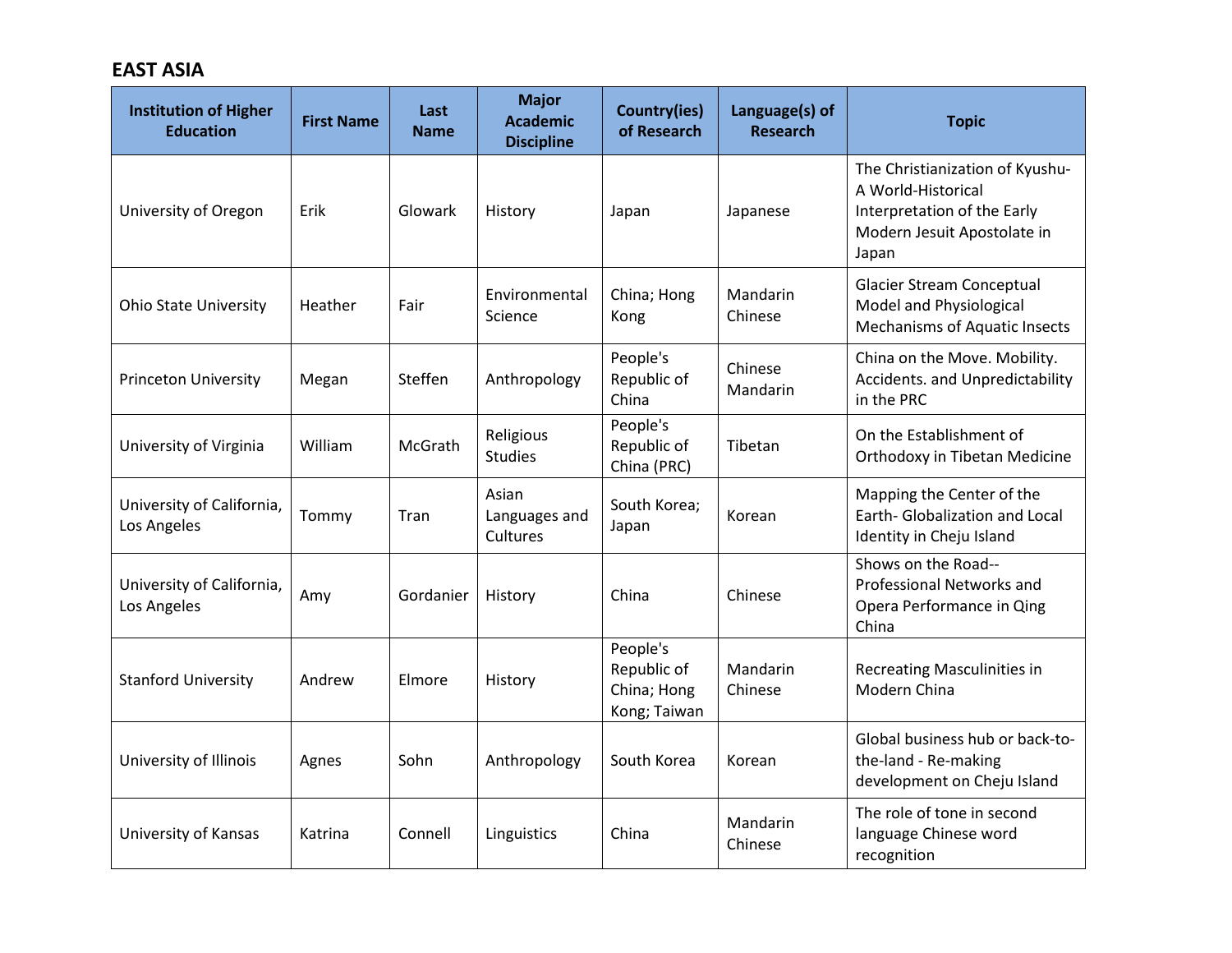| <b>Institution of Higher</b><br><b>Education</b> | <b>First Name</b> | Last<br><b>Name</b> | <b>Major</b><br>Academic<br><b>Discipline</b>                        | Country(ies)<br>of Research      | Language(s) of<br><b>Research</b> | <b>Topic</b>                                                                                       |
|--------------------------------------------------|-------------------|---------------------|----------------------------------------------------------------------|----------------------------------|-----------------------------------|----------------------------------------------------------------------------------------------------|
| Michigan State<br>University                     | Helen             | Kaibara             | History                                                              | Japan                            | Japanese                          | Creating a Japanese American<br>'Model Minority' in the Context<br>of International Diplomacy      |
| University of Hawaii                             | Alexander         | <b>Krieg</b>        | Psychology                                                           | Japan                            | Japanese                          | Self-Construal Selective<br><b>Attention and East-West</b><br><b>Differences in Social Anxiety</b> |
| University of California,<br>Berkeley            | Elise             | Youn                | Geography<br>(Development<br>Studies)                                | South Korea                      | Korean                            | <b>Questioning Development -</b><br>New Life Movements in Post-<br>Democratization South Korea     |
| Johns Hopkins<br>University                      | Amanda            | Kerrigan            | <b>China Studies</b>                                                 | China                            | Mandarin                          | <b>Medical Chaos and Institutional</b><br>Change in China's Health Care<br>System                  |
| Harvard University                               | Christopher       | Foster              | East Asian<br>Languages and<br>Civilizations<br>(Chinese<br>History) | People's<br>Republic of<br>China | Mandarin<br>Chinese               | Cang Jie Created Writing - A<br>Model for Text Production in<br>Early China                        |
| <b>Duke University</b>                           | Cindy             | Cheng               | Political<br>Science                                                 | China                            | Mandarin                          | The Politics of Food Security                                                                      |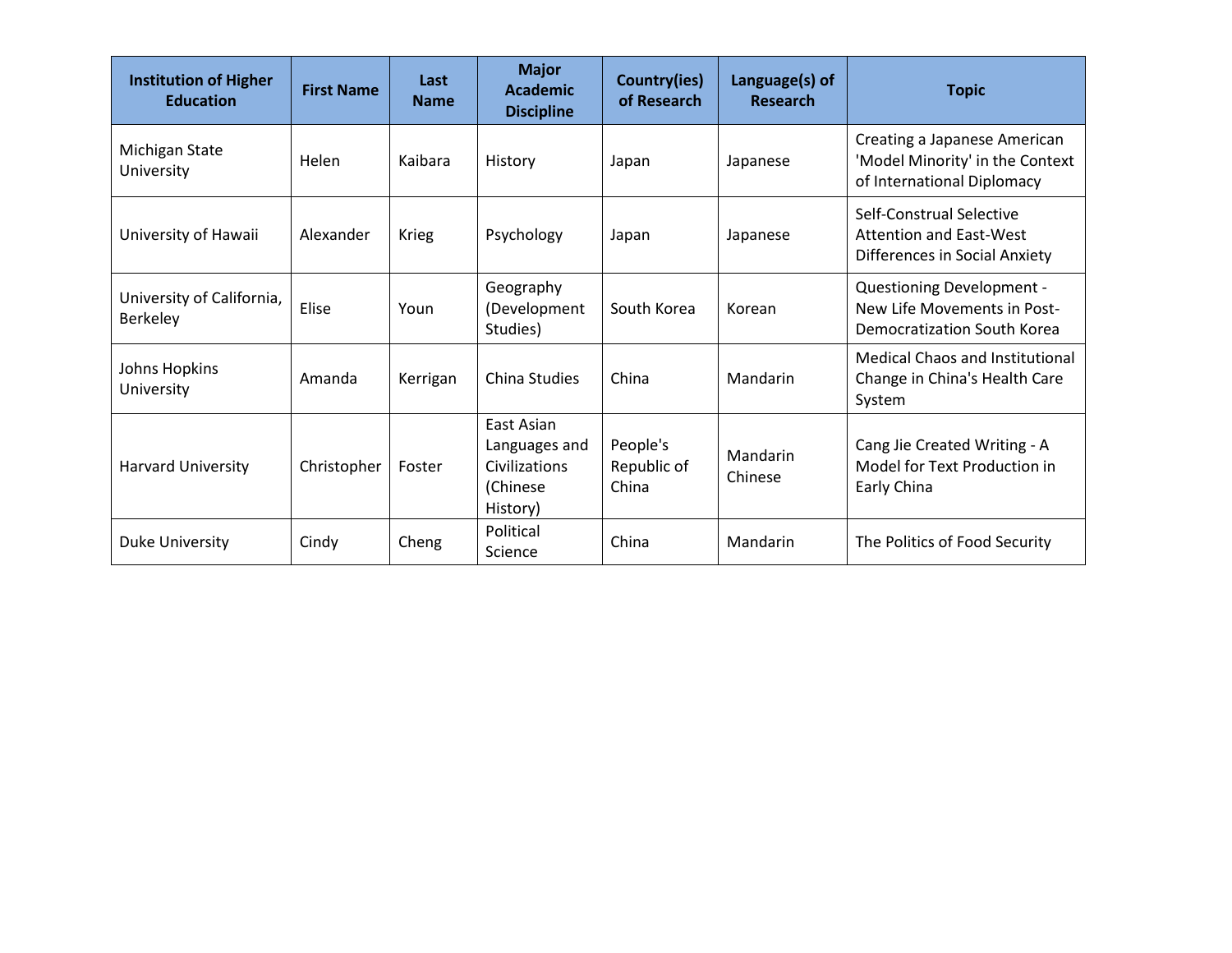## **Near East**

| <b>Institution</b><br>of Higher<br><b>Education</b> | <b>First</b><br><b>Name</b> | Last<br><b>Name</b> | <b>Major Academic</b><br><b>Discipline</b>                          | Country(ies) of<br><b>Research</b>                    | Language(s)<br>of Research | <b>Topic</b>                                                                                              |
|-----------------------------------------------------|-----------------------------|---------------------|---------------------------------------------------------------------|-------------------------------------------------------|----------------------------|-----------------------------------------------------------------------------------------------------------|
| University<br>of Chicago                            | Jeremy                      | Siegman             | <b>Political Science</b><br>(second<br>discipline:<br>Anthropology) | Israel; Occupied<br>Palestinian<br><b>Territories</b> | Arabic                     | Commercial Frontier - Normalizing Israeli<br>Settlement in the Occupied West Bank                         |
| Georgetown<br>University                            | Laura                       | Goffman             | History                                                             | Oman; India;<br>Tanzania; United<br>Kingdom           | Arabic                     | Education Militarization and the Formation of<br>National Identity in Twentieth-Century Oman              |
| Harvard<br>University                               | Arthur<br>David             | Owen                | Arabic and Islamic<br><b>Studies</b>                                | Mauritania;<br>Morocco; Spain                         | Arabic                     | Forms and Sources of Obligation - Ibn Hazm's<br>Practical Science and the History of Legal<br>Syllogistic |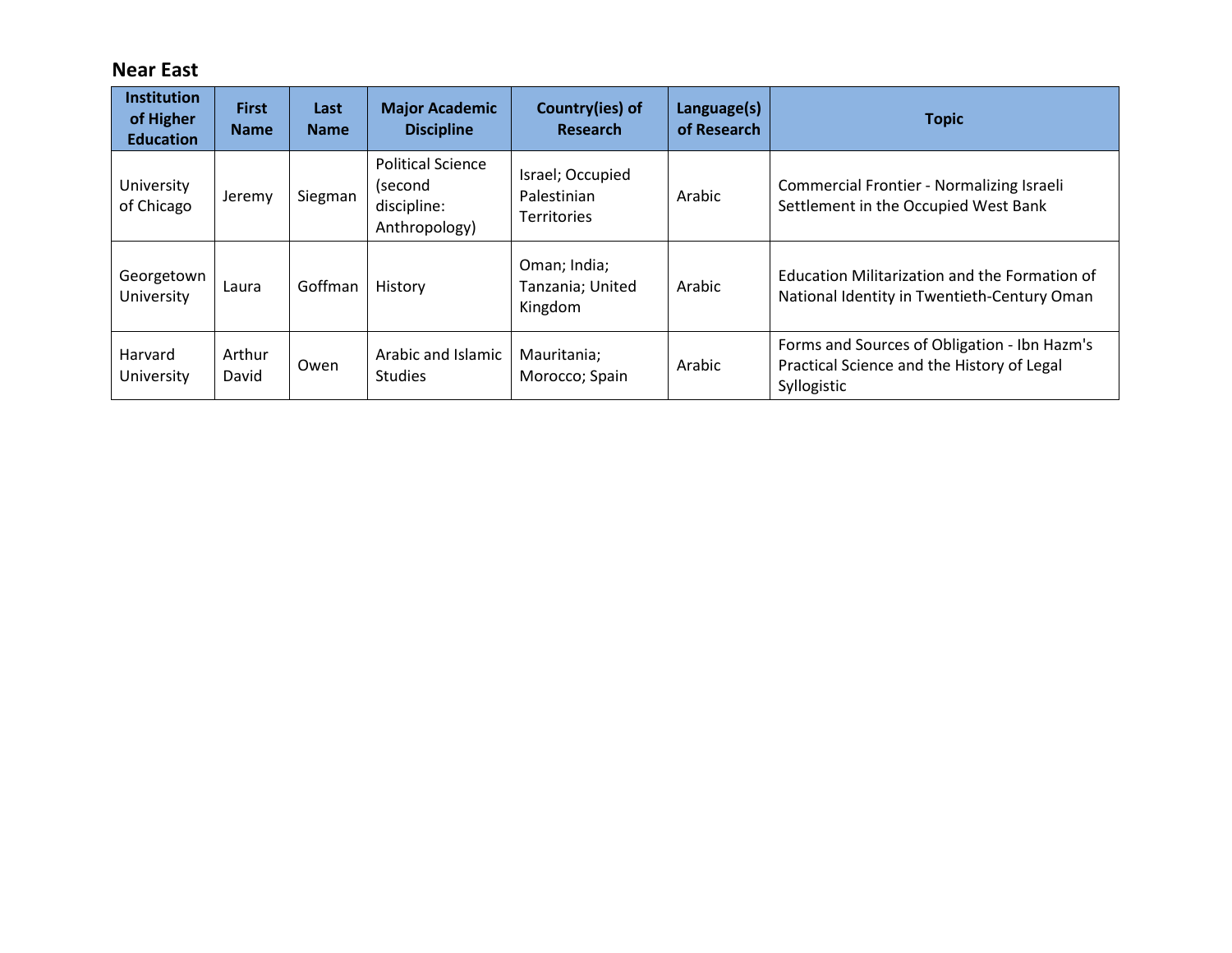### **SOUTH ASIA**

| <b>Institution of</b><br><b>Higher Education</b> | <b>First</b><br><b>Name</b> | <b>Last Name</b> | <b>Major Academic</b><br><b>Discipline</b>     | <b>Country(ies)</b><br>of Research      | Language(s)<br>of Research | <b>Topic</b>                                                                                                         |
|--------------------------------------------------|-----------------------------|------------------|------------------------------------------------|-----------------------------------------|----------------------------|----------------------------------------------------------------------------------------------------------------------|
| Rutgers<br>University                            | Alison                      | Horton           | Geography                                      | Bangladesh                              | Bangla                     | The conditional cash transfer education<br>stipend in Bangladesh - Is it truly pro poor                              |
| University of<br>Pennsylvania                    | Miranda                     | Weinberg         | Anthropology<br>and Education                  | Nepal                                   | Nepali                     | Schooling Languages - Learning to Speak<br>as Educated Indigenous Citizens in Nepal                                  |
| <b>Cornell University</b>                        | Kasia                       | Paprocki         | Development<br>Sociology                       | Bangladesh;<br>India                    | Bengali                    | Big Shrimp Rising Waters - Development<br>Dispossession and Resistance in<br>Bangladesh                              |
| University of<br>California, Los<br>Angeles      | Camille                     | Frazier          | Anthropology                                   | India                                   | Kannada                    | Agricultural Crises and Sustainable Futures<br>in Bangalore India                                                    |
| University of<br>California, Los<br>Angeles      | Jeffrey                     | Roy              | Ethnomusicology                                | India                                   | Hindi                      | Music in Liminal Spaces--Gendered<br>Performance in India's LGBTQ and Hijra<br>Communities                           |
| University of<br>Colorado,<br><b>Boulder</b>     | Galen                       | <b>Murton</b>    | Geography                                      | Nepal;<br>China<br>(Tibet)              | Tibetan                    | Himalayan Highways - Co-producing<br>Identities, Markets, and Geopolitics in<br><b>Highland Nepal</b>                |
| Columbia<br>University                           | Yogendra                    | Trivedi          | Religion                                       | India                                   | Hindi                      | In Song and Stone - Performance and<br>Community Formation in the Early<br>Swaminarayan Sampraday                    |
| University of<br>California,<br><b>Berkeley</b>  | Lisa                        | <b>Brooks</b>    | History of<br>Science                          | India                                   | Hindi                      | A Sensory History of Touch in Ayurvedic<br>Medicine                                                                  |
| University of<br>California,<br>Berkeley         | Rebecca                     | Whittington      | South and<br>Southeast Asian<br><b>Studies</b> | India                                   | Bangla                     | Tug-of-ear. The play of dialect in Bengali<br>and Tamil modern literature                                            |
| <b>Duke University</b>                           | Hunter                      | Bandy            | <b>Religious Studies</b>                       | India;<br>Germany;<br>United<br>Kingdom | Persian                    | 'Religion in the Empirical Age' Natural<br>Speculation in the Sixteenth and<br>Seventeenth-Century Islamicate Deccan |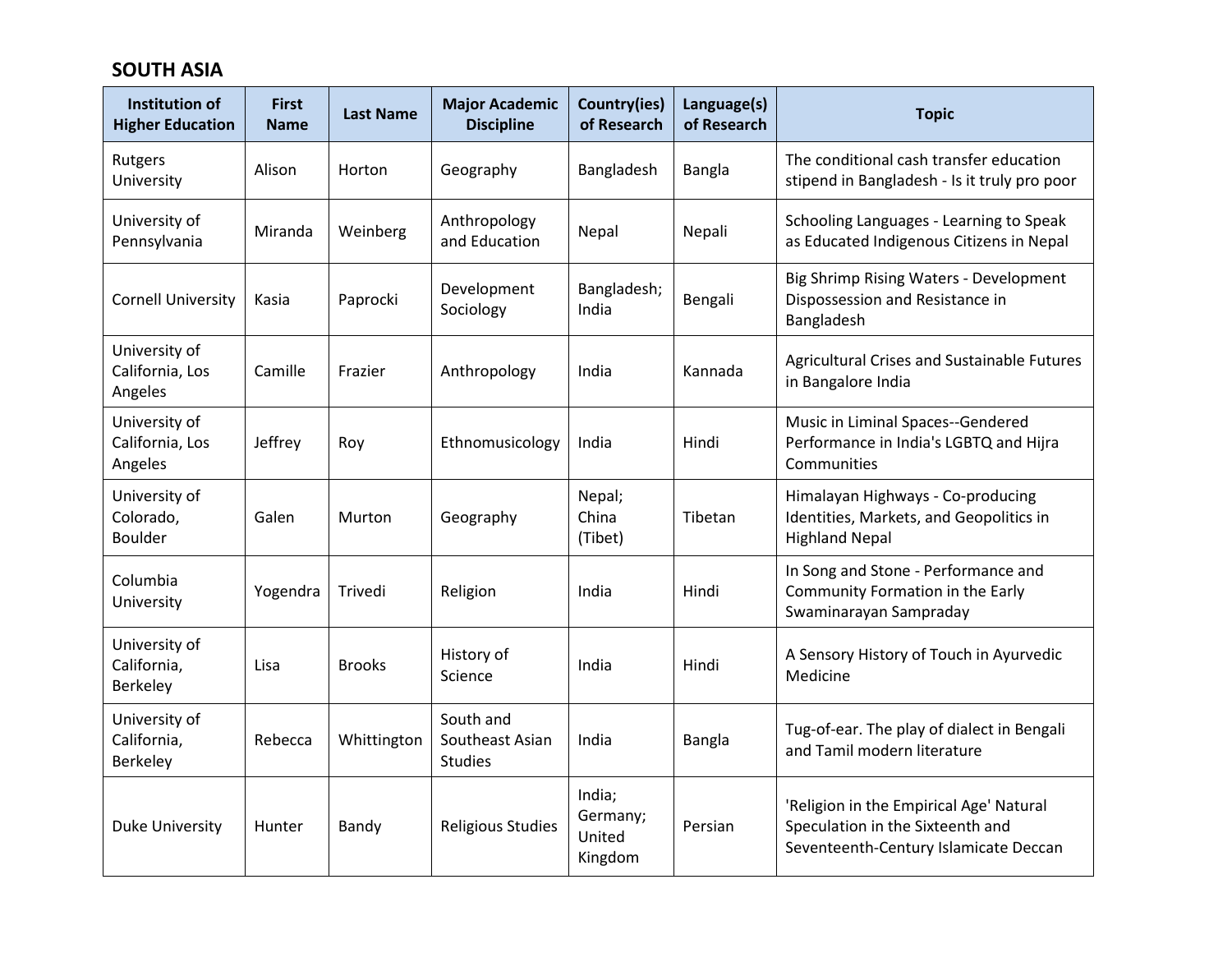### **SOUTHEAST ASIA**

| <b>Institution of Higher</b><br><b>Education</b> | <b>First</b><br><b>Name</b> | Last<br><b>Name</b> | <b>Major Academic</b><br><b>Discipline</b>  | Country(ies)<br>of Research | Language(s)<br>of Research | <b>Topic</b>                                                                                                                            |
|--------------------------------------------------|-----------------------------|---------------------|---------------------------------------------|-----------------------------|----------------------------|-----------------------------------------------------------------------------------------------------------------------------------------|
| University of Wisconsin                          | William                     | <b>Shattuck</b>     | Geography                                   | Thailand                    | Thai                       | Rubber Mobs in Nakhon Si<br>Thammarat - Roadblocks<br>toward political change                                                           |
| University of Wisconsin                          | <b>Brett</b>                | Reilly              | History                                     | France                      | Vietnamese                 | The State of Vietnam                                                                                                                    |
| University of Wisconsin                          | David                       | Chambers            | Geography                                   | Thailand                    | Thai                       | The creation of 'good' space<br>among Thailand's Hmong                                                                                  |
| <b>Wesleyan University</b>                       | Maho                        | Ishiguro            | Ethnomusicology                             | Indonesia                   | Indonesian                 | Saman Dance in Diaspora<br>Presence of Female Saman<br>Dance as Expressions of Piety<br><b>Cultural Identity and Popular</b><br>Culture |
| University of California,<br>Berkeley            | Sophia                      | Warshall            | South and Southeast<br><b>Asian Studies</b> | Indonesia                   | Indonesian                 | Translating the Buddha -<br>Indonesian reliquaries and<br>the vimala usnisa dharani                                                     |
| University of California,<br>Berkeley            | Kevin                       | Li                  | History                                     | Vietnam;<br>France          | Vietnamese                 | Crime Criminality and the<br>State-A Social History of<br>Southern Vietnam                                                              |
| University of California,<br>Berkeley            | Trinh                       | Luu                 | Comparative<br>Literature                   | Vietnam;<br>France          | Vietnamese                 | Law Literature and the State<br>in Postsocialist Vietnam                                                                                |
| University of<br>Washington                      | Joseph                      | Kinzer              | Ethnomusicology                             | Malaysia                    | Malay                      | <b>Transnational Islamic</b><br>Narratives and Malay Culture<br><b>Bearers in Malaysian</b><br><b>Traditional Music Education</b>       |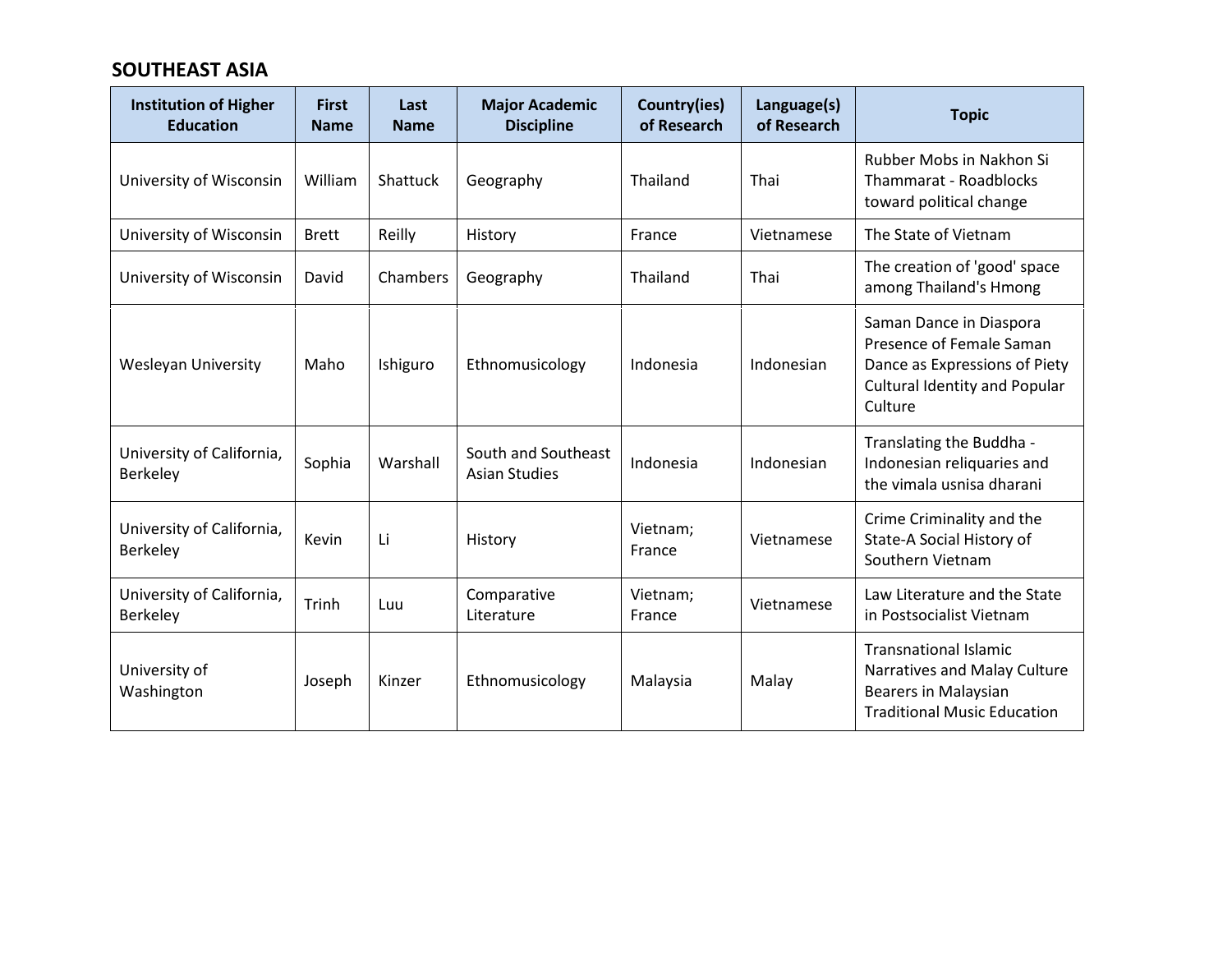#### **WESTERN HEMISPHERE**

| <b>Institution of Higher</b><br><b>Education</b> | <b>First</b><br><b>Name</b> | <b>Last Name</b>     | <b>Major</b><br><b>Academic</b><br><b>Discipline</b> | <b>Country(ies)</b><br>of Research          | Language(s)<br>of Research | <b>Topic</b>                                                                                                                                    |
|--------------------------------------------------|-----------------------------|----------------------|------------------------------------------------------|---------------------------------------------|----------------------------|-------------------------------------------------------------------------------------------------------------------------------------------------|
| <b>Cornell University</b>                        | Catherine                   | Reyes-<br>Housholder | Political<br>Science                                 | Brazil; Chile                               | Portuguese                 | Presidentas and Women's<br>Representation in Brazil and<br>Chile                                                                                |
| <b>Cornell University</b>                        | Mariana                     | Giusti               | Political<br>Science                                 | Peru; Bolivia                               | Spanish                    | Failure to Represent - Social<br>Networks and Party Building in<br>the Andes                                                                    |
| University of Kentucky                           | Nathaniel                   | Millington           | Geography                                            | <b>Brazil</b>                               | Portuguese                 | Fluvial Urbanism in a City of<br>Floods                                                                                                         |
| University of Chicago                            | Savannah                    | Esquivel             | Art History                                          | Mexico                                      | Spanish                    | The Splendor of Ornament in<br><b>Sixteenth-Century Mexico</b>                                                                                  |
| Vanderbilt University                            | Kara                        | Schultz              | History                                              | Argentina;<br>Brazil;<br>Portugal;<br>Spain | Spanish                    | African Buenos Aires-Slavery-<br>Smuggling-and Culture in an<br><b>Atlantic Port</b>                                                            |
| Vanderbilt University                            | Scotti                      | Norman               | Anthropology/<br>Archaeology                         | Peru                                        | Spanish                    | <b>Understanding Cultural</b><br><b>Transformation Through</b><br>Revitalization - Taki Onqoy and<br>Resistance in the Early Colonial<br>Period |
| University of Wisconsin                          | Jacob                       | <b>Blanc</b>         | History                                              | Brazil;<br>Paraguay                         | Portuguese                 | Contested Development -<br>Itaipu and the Meanings of<br>Land and Opposition in Military<br>Brazil                                              |
| Florida International<br>University              | Micah                       | Oelze                | History                                              | <b>Brazil</b>                               | Portuguese                 | The Symphony of State - Sao<br>Paulo's Department of Culture                                                                                    |
| University of California, Los<br>Angeles         | Winter                      | Schneider            | History                                              | Haiti;<br>France                            | Haitian<br>Creole          | Tracing History in Rural Haiti                                                                                                                  |
| University of California, Los<br>Angeles         | Julia                       | McHugh               | Art History                                          | Peru                                        | Spanish                    | Dressing Andean Spaces.<br><b>Textiles Painting and</b><br>Architecture in the Colonial<br>Imagination                                          |